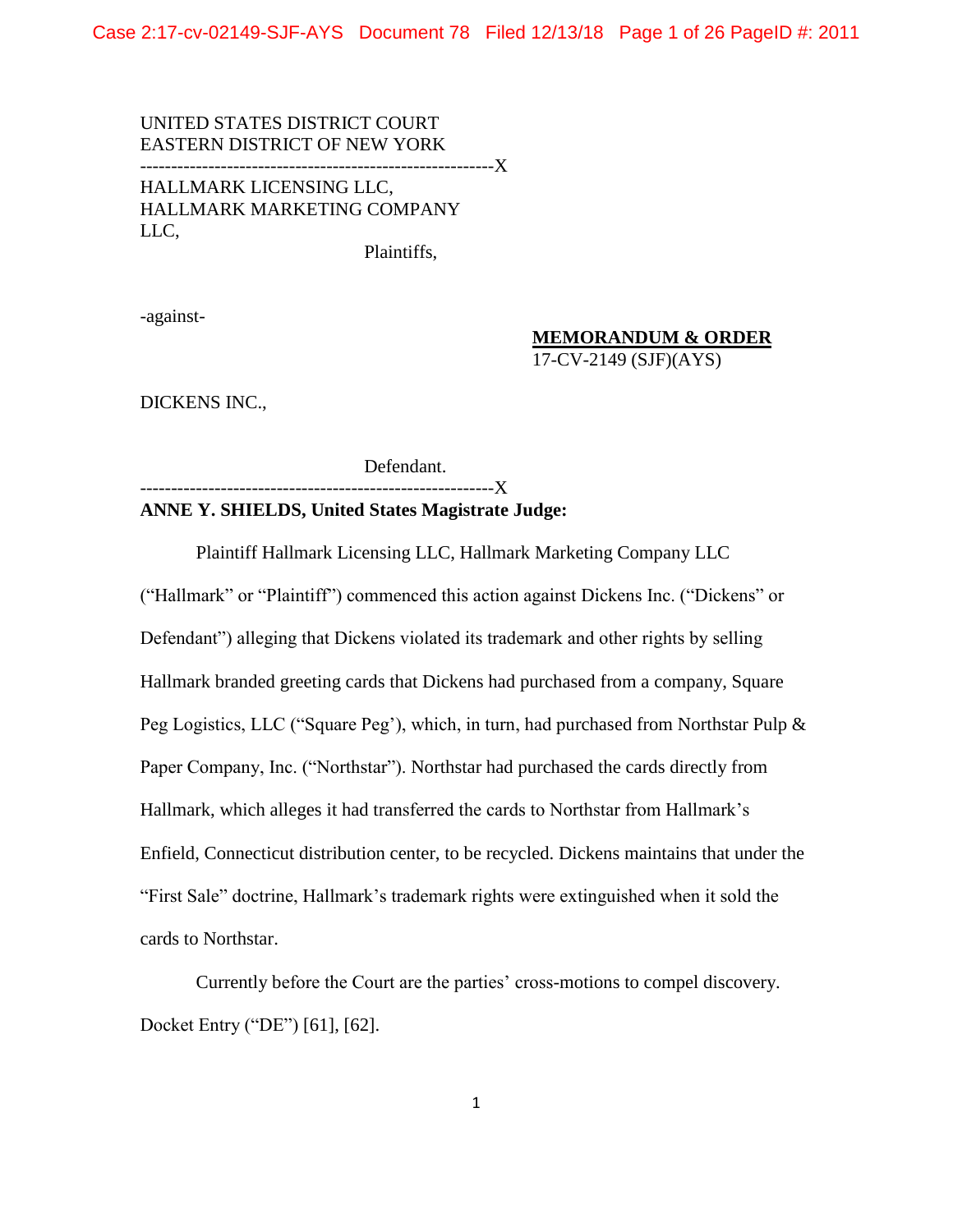# I. Legal Standard

In general, a party may obtain discovery of any non-privileged matter that is relevant to a claim or defense of any party and proportional to the needs of the case. FED. R. CIV. P. 26(b)(1). Nonetheless, a court has discretion to circumscribe discovery even of relevant evidence by making any order which justice requires "to protect a party or person from annoyance, embarrassment, oppression, or undue burden or expense." FED. R. CIV. P. 26(c)(1); see Herbert v. Lando*,* 441 U.S. 153, 177 (1979).

## II. The Motions

 $\overline{\phantom{a}}$ 

## A. Defendant's Motion to Compel

Defendant seeks to compel nine separate categories of discovery from Plaintiff. The Court addresses each in turn.

## i. Privileged Communications

Defendant seeks discovery it alleges is wrongly marked "privileged" on Hallmark's privilege log. Specifically documents 24 and 35-48. DE [61] at  $2-3$ .<sup>1</sup> Plaintiff argues that the attorney-client privilege covers the communications Defendant seeks, as the 14 emails at issue were sent to or from Barry Katz ("Katz"), Associate General Counsel at Hallmark Cards, Inc., for the purpose of facilitating the provision of legal advice to Hallmark. Plaintiff further asserts that Defendant has failed to set forth any evidence that Plaintiff has waived the privilege. This Court agrees. A review of the exhibits, arguments, and the law, reveals that the communications in question are properly designated as attorney-client privileged and not subject to any of the exceptions

<sup>1.</sup> For ease of reference, page references to documents appearing on the docket herein are those assigned to the document as electronically filed.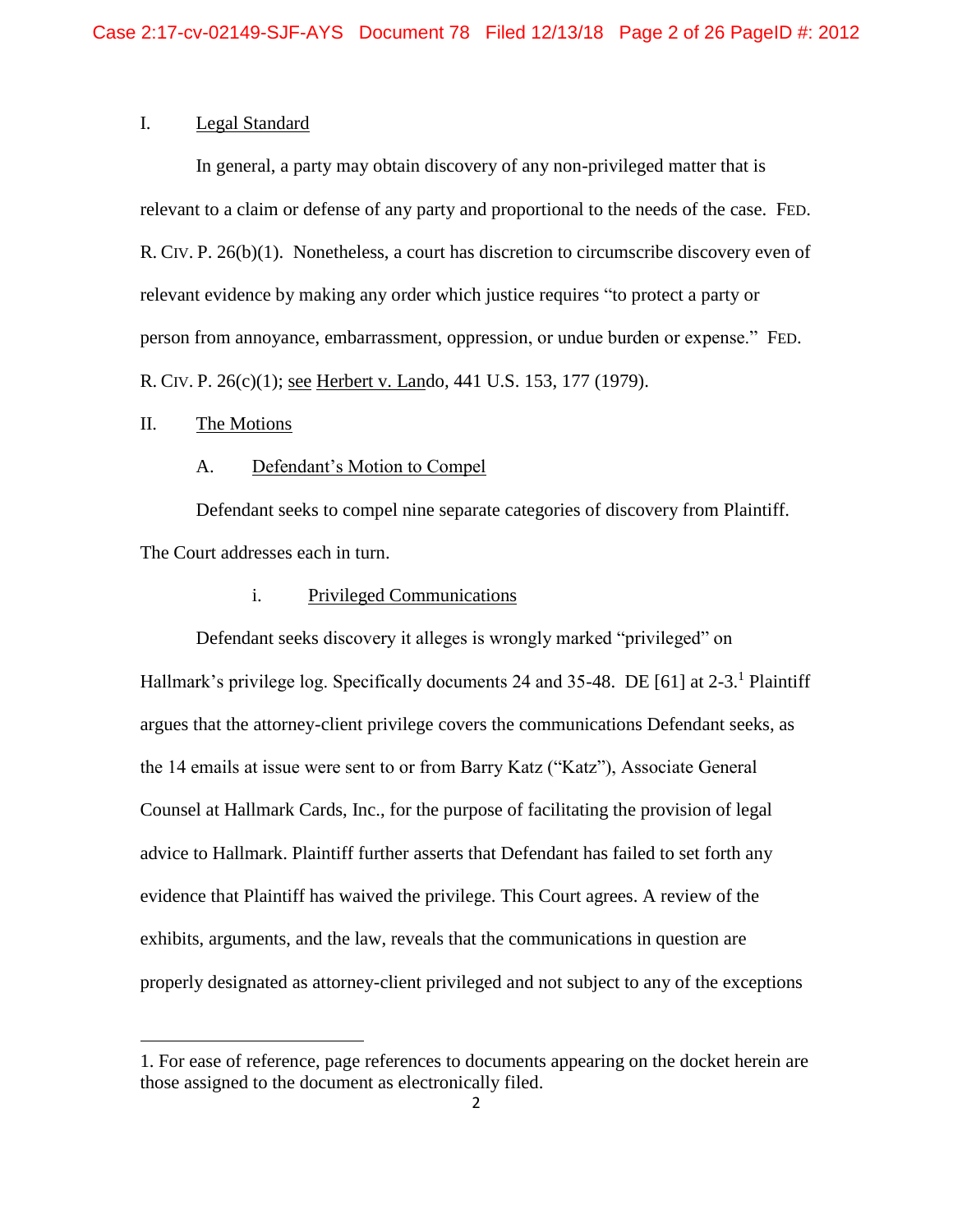and/or waivers set forth by the Defendant. Accordingly, Defendant's motion to compel these documents is denied.

#### ii. Further Deposition of Ronald Parodi

Defendant seeks an order requiring the re-deposition of Ronald Parodi ("Parodi"), a Hallmark sales manager for the Northeast region. Dickens argues that when Parodi was asked questions regarding a telephone call he received from Hallmark in-house counsel Katz's office around the time of Parodi's entry onto the Dickens' premises. When Dickens' counsel asked Parodi to recall what was said during the conversation, his counsel objected, citing privilege. Dickens' counsel asked Parodi if he asked anybody for legal advice during the conversation, Parodi replied, "I wouldn't call any of that legal advice. At this point in time this was just a conversation – there were conversations." Parodi Deposition Tr. 87:15-17, DE [61-6] at 9.

Hallmark argues that Dickens waived any right to challenge the privilege assertions during the deposition when counsel failed to address deposition issues with Chambers at the time of the deposition as instructed by this Court during a prior ruling. Hallmark also argues that the privilege assertion was proper, and that Katz was acting in a legal capacity during the call and that Hallmark never waived the privilege. Hallmark argues that the privilege associated with Katz's investigation belongs to the client, Hallmark. Therefore, Parodi's belief as to whether information he provided to Katz was privileged is irrelevant, as he was not the client represented by Katz, Hallmark was.

First, Hallmark is correct that any deposition issues should be addressed with Chambers at the time of the deposition to the extent possible. However, the Court holds that regardless of any failure to follow judicial directions, the communications between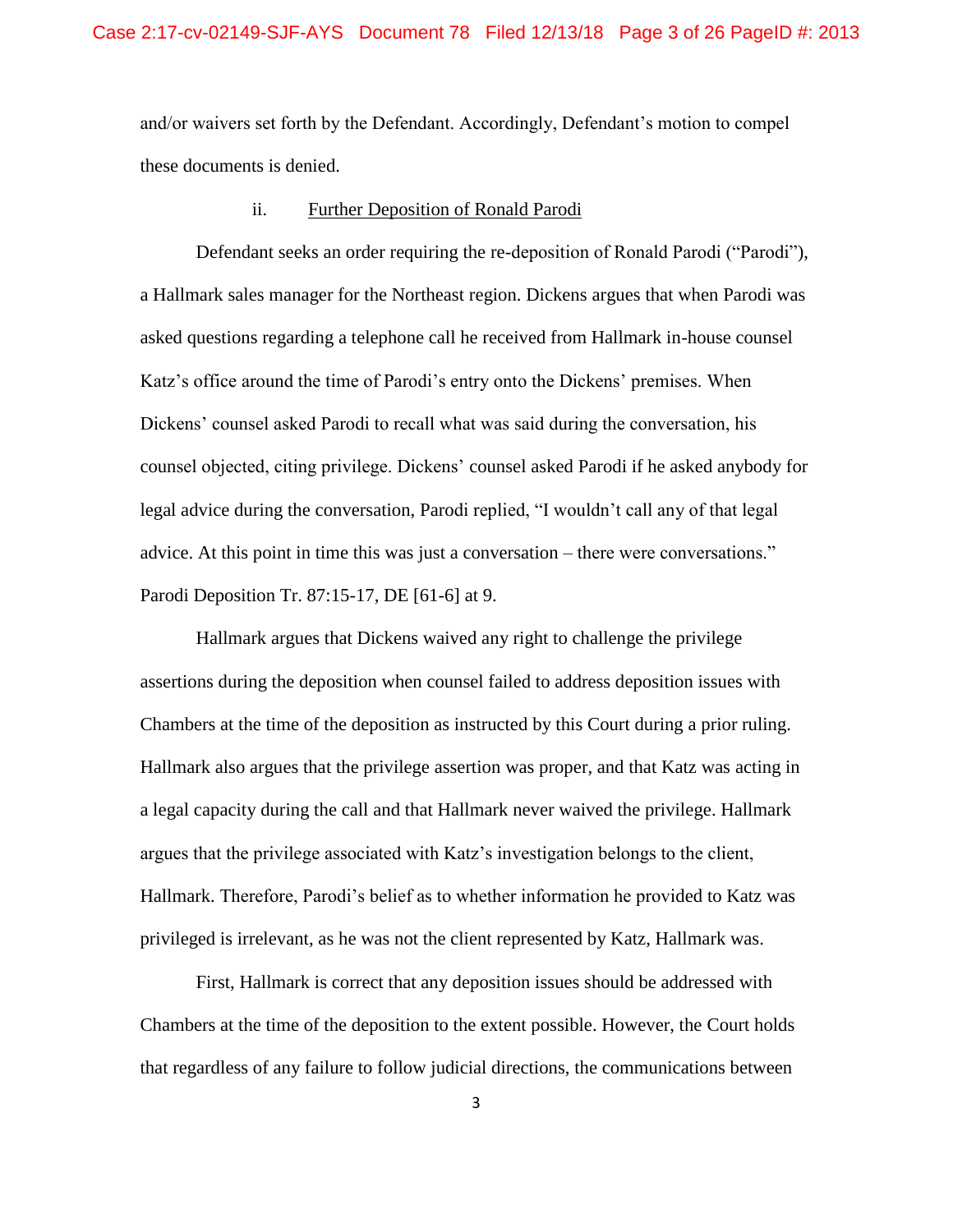Parodi and Katz are attorney-client privileged, as Hallmark is the client and therefore the holder of the privilege. As Hallmark has never waived its privilege, the communications between Parodi and Katz are attorney-client privileged. Thus, Dickens' motion to redepose Parodi is denied.

## iii. Responses to Dickens' First Set of Document Requests

Dickens seeks responses to two document requests from its First Set of Document Requests. Specifically, Document Request No. 2 seeking "[a]ll records in Hallmark's actual or constructive possession of sales of Hallmark products to Dickens from January 1, 1990 to date, regardless of whether such record was created by Hallmark," and Document Request No. 13 seeking "copies of any documents in Hallmark's actual or constructive possession, from 1990 to the present, mentioning James Chou or Dickens." DE [61] at 11-12. Defendant asserts that to date, Plaintiff has provided no responsive documents to either request and seeks an order from this Court directing Hallmark to affirm the non-existence of such records as well as whether to the best of their knowledge at one time such records existed and, if so, why they no longer no exist.

Plaintiff argues that it has conducted a thorough search dating back to 1990 and has produced all responsive documents.

As a court cannot direct production of that which does not exist, Plaintiff is directed to provide a sworn interrogatory in response to both document requests describing the searches conducted and setting forth that all responsive documents from the described searches have been produced.

## iv. Responses to Dickens' Second Set of Document Requests

Request No. 1 of Dickens' Second Set of Document Requests seeks "[c]opies of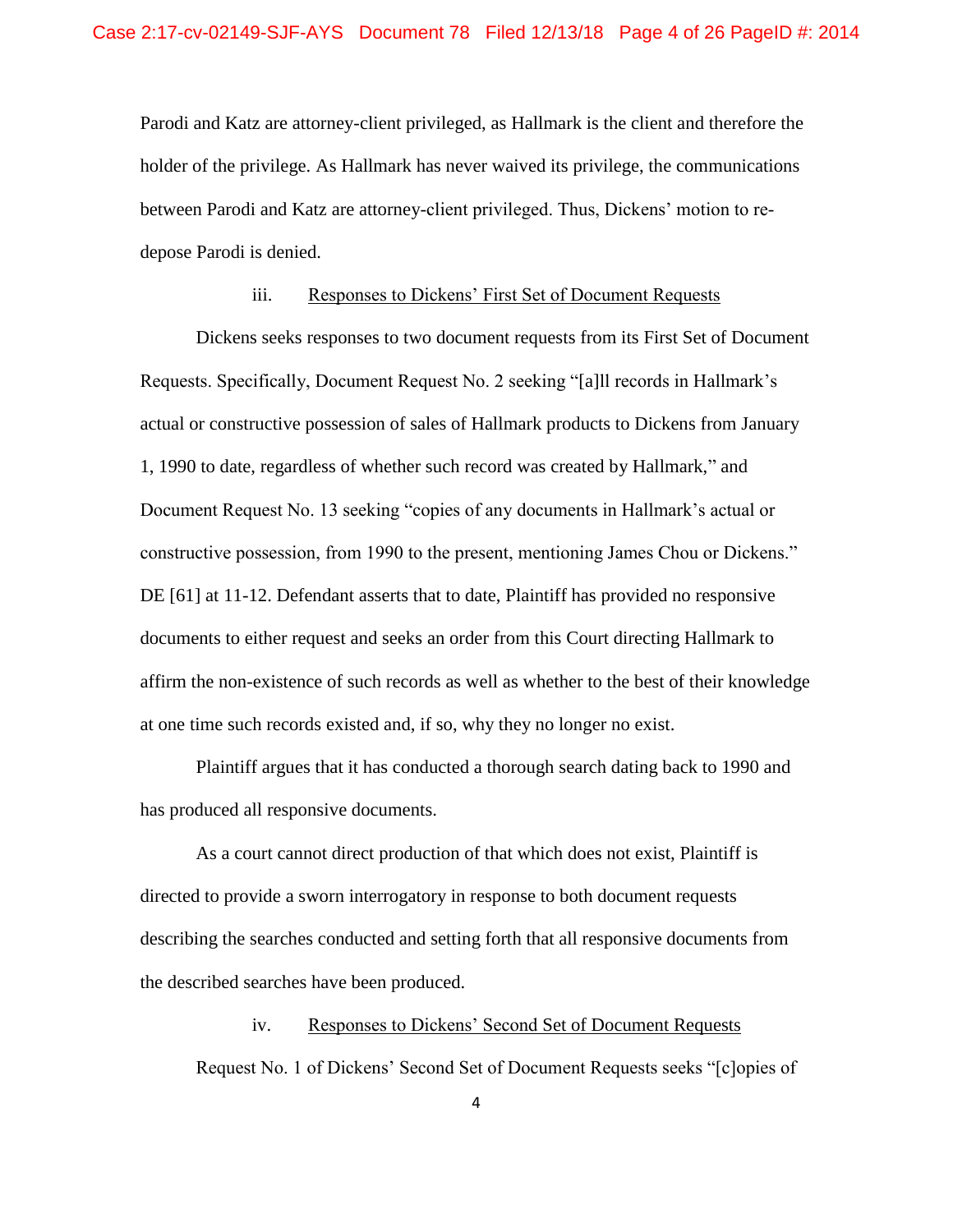all the invoices listed in HALLMARK0001019 sales report." DE [61] at 13. Dickens argues that two columns in the sales report, namely the "product type description" and "format" columns" contain ambiguous and generalized statements of the products sold. Dickens asserts that the best evidence of what was in fact sold are the invoices themselves.

Hallmark objects on the grounds of burden and relevance. First Hallmark argues that the sales report provided is a business record compilation showing all the information that can be found on each invoice. Hallmark further argues that while Dickens asserts that some column headings are ambiguous and contain generalized statements of the products sold, they provide no explanation of how the columns are generalized or ambiguous.

As Defendant has failed to articulate a reason as to why the column headings are inadequate, at this time the Court sees no reason to direct the production of the invoices. However, in an effort to move discovery along in an efficient manner, Dickens is directed to select three sample invoices from the sales report for review. Hallmark is directed to produce the three sample invoices forthwith. Dickens shall have one week to review the sample invoices and if the information on the invoices materially differs from the information provided in the sales report, then counsel may renew this request within that one-week period.

## v. Responses to Dickens' Third Set of Document Requests

Dickens' Discovery Request No. 2 seeks a "[c]opy of all documents that relate to or refer to any communication between Hallmark and Allegra brothers, including but not limited to the payment from Hallmark to Joseph Allegra, Michael Allegra or Sterling."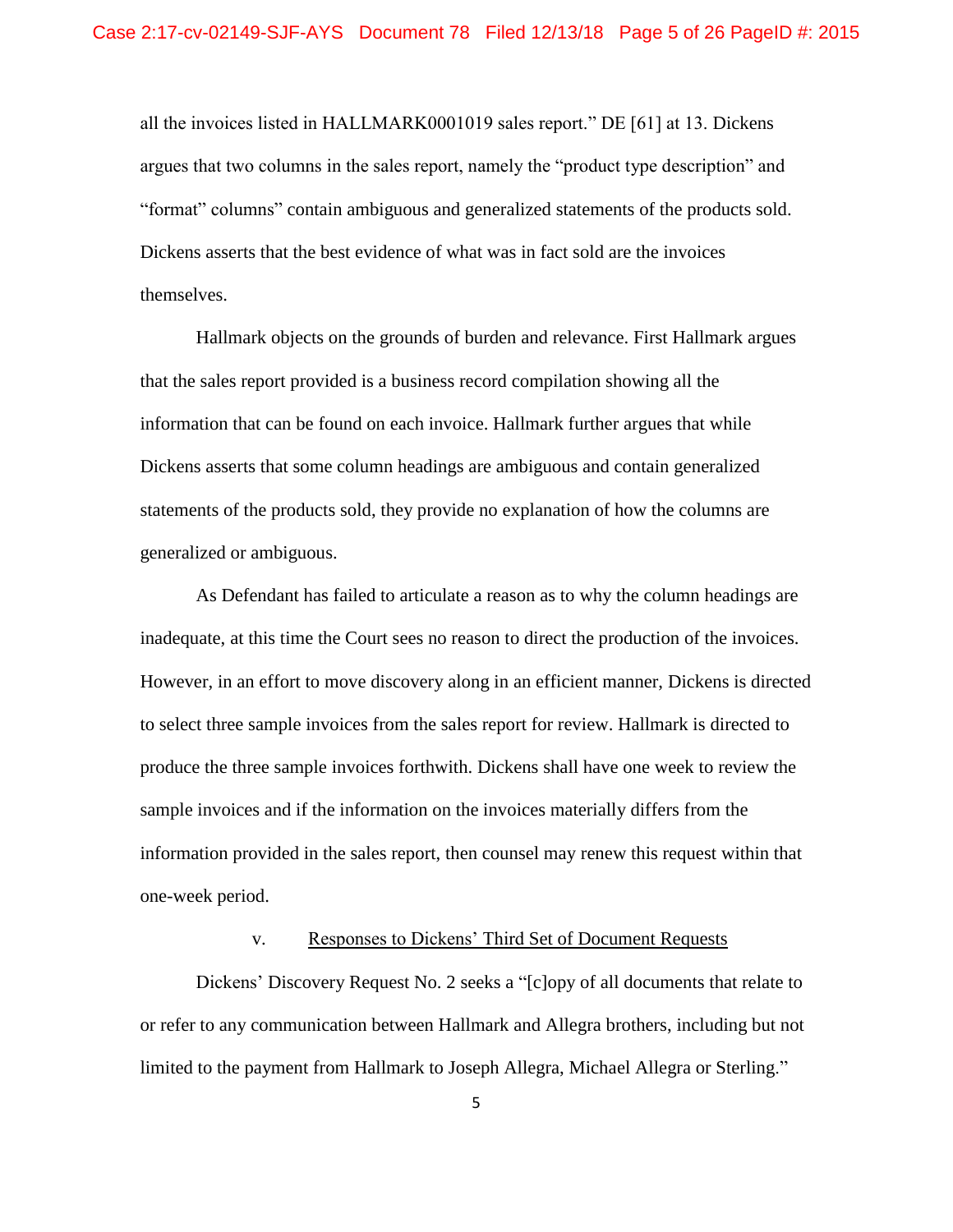DE [61 at 15. To the extent that any outstanding supplemental discovery regarding this request has yet to be produced, Hallmark is directed to do so forthwith. If Hallmark has produced all discovery in its possession relevant to this request, then Hallmark is directed to provide a sworn interrogatory stating such.

Dickens' Discovery Request No. 8 seeks a "[c]opy of all documents that relate to or refer to the competition, comparison of sales, marketing between Hallmark and Dickens's major supplier American Greetings since January 1, 2016 to the present." De [61] at 15. Dickens argues that: (1) it is asking for the same information that Hallmark requests of it; and (2) it bears relevance to Hallmark's motive in pursuing this lawsuit to help establish that "Hallmark, at least in part, is motivated in this litigation by a desire, for competitive reasons, to hurt Dickens and its major supplier American Greetings." Id. at 16-18.

Hallmark argues that the request is disproportionate to the needs of the case and seeks information that has no bearing on any of the claims or defenses in this case. This Court agrees.

First, as noted by the Plaintiff, the claims in this case are not symmetrical. Hallmark alleges that Dickens sought to sell Hallmark's trademarked goods at wholesale prices below the price charged by Hallmark and that Dickens conducted these sales without any regard to the customary sales restrictions. See Compl. ¶¶ 33, 45. Dickens' counterclaim alleges trespass. Just as Hallmark is entitled to the discovery to support the elements of its claims, Dickens is similarly entitled to discovery to support the elements of its claims. However, Dickens' stated basis of asking for the same information that Hallmark requests of it is in no way relevant, proper nor proportional to the needs of this

6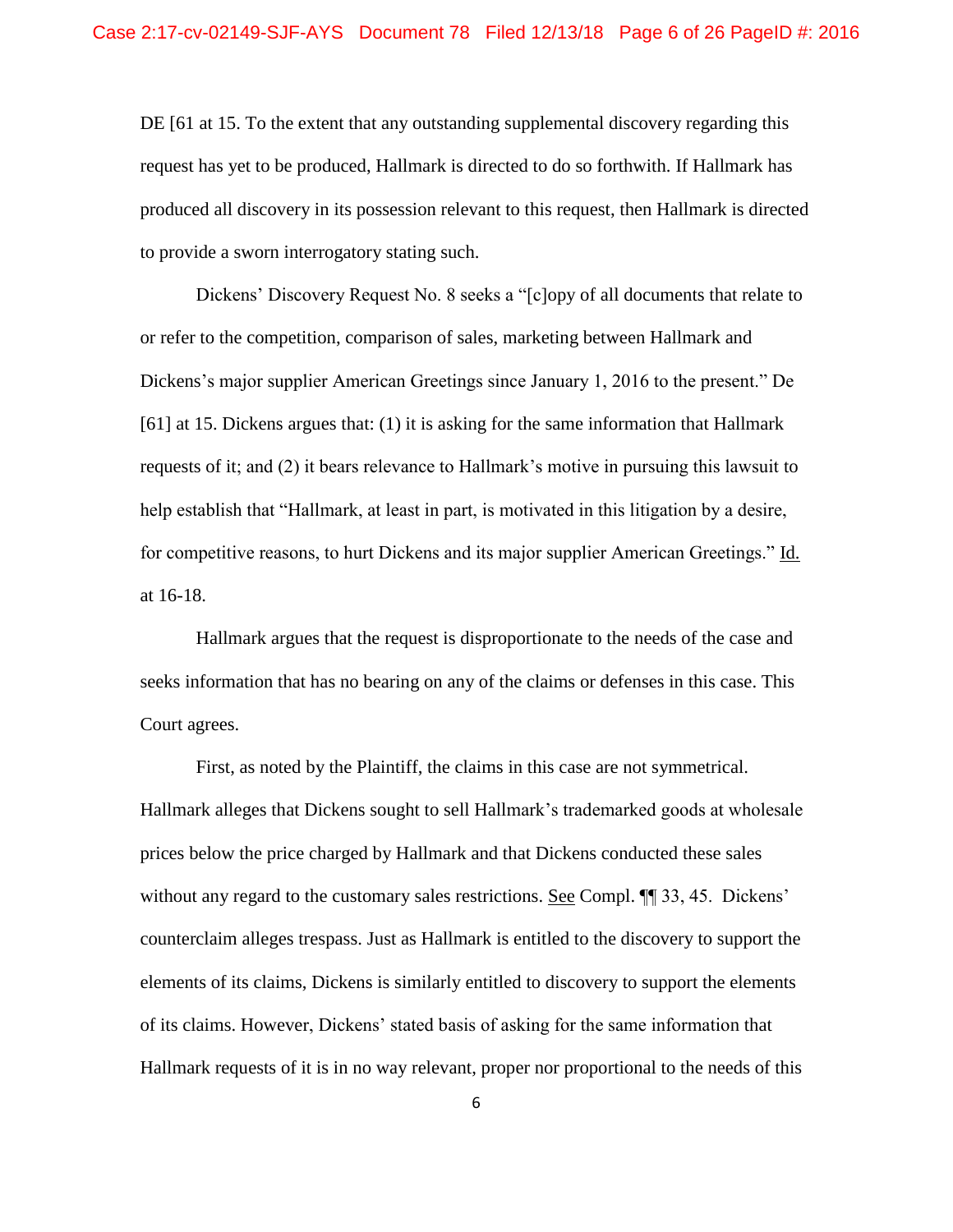case.

l

Next, Hallmark's motive for bringing the instant action is of no relevance to Dickens' own claim or defenses. As the Court has already noted, Dickens claim of trespass does not provide a basis for the requested discovery. Further, a review of the affirmative defenses pleaded by Dickens again do not allege or place Hallmark's intent at issue. Therefore, this discovery request is denied as irrelevant and disproportional to the needs of this case.

## vi. Documents Requested During the Depositions of the Allegras  $2$

During and following the April 16, 2018 depositions of Michael and Joseph Allegra, Dickens requested various documents including the retainer agreement and other documents relating to the relationship between Michael and Joseph Allegra and their attorney, as well as documents between the Allegras and Hallmark concerning the March 29, 2017 entry onto Dickens premises, along with a request to inspect the 300 cards purchased by the Allegras during the March 29, 2017 visit. After email exchanges, counsel agreed to provide the Allegra's retainer agreement and other documents relating to the Allegras' reimbursement for the cards purchased on March 29, 2017. Dickens avers that to date Hallmark has failed to actually produce the promised documents.

With respect to the 300 cards purchased on March 29, 2017, Hallmark claims it does not have physical possession of them and although it has made efforts to locate

<sup>2.</sup> It is the Court's understanding that since the June 29, 2018 filing of Dickens' motion to compel, Hallmark has provided Defendant with the discovery listed as the sixth category of documents in dispute in Dickens' motion. Therefore, the Court will skip this dispute and forges forward to Dickens' seventh discovery dispute, which appears in this Order as Dickens' sixth discovery dispute.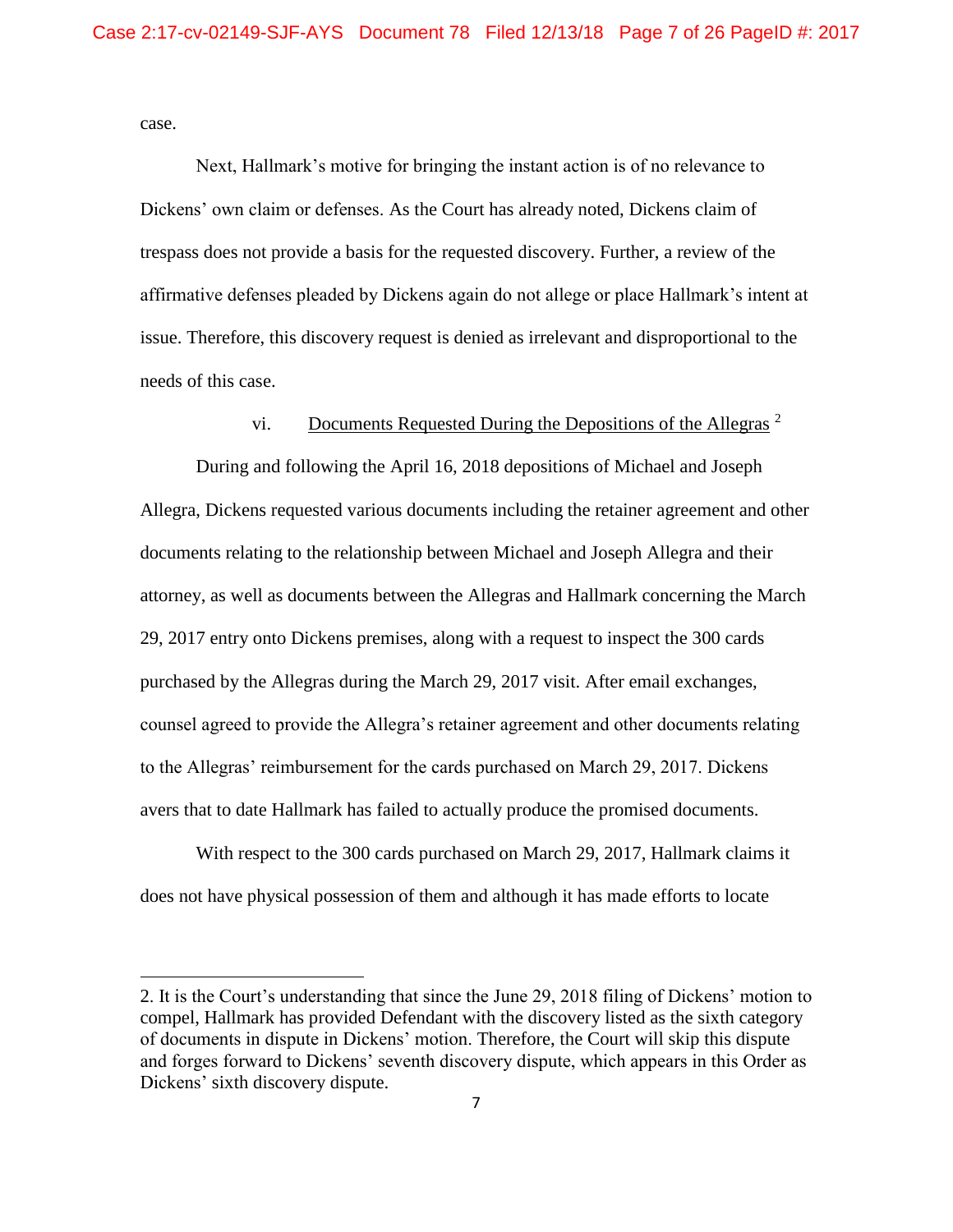them, has had no luck. Dickens seeks an order directing production of all the documents or in the event that the 300 cards cannot be produced, an affidavit explaining why. This Court agrees.

Hallmark is directed to produce the promised documents forthwith. With regard to the 300 cards, if Plaintiff is still unable to locate them, they are directed to provide an affidavit stating such and setting forth the efforts undertaken to locate them.

#### vii. Responses to Dickens' First Set of Interrogatories

Dickens seeks complete responses to its First Set of Interrogatories, specifically (1) whether Hallmark has sold any counter cards at closeout bearing the Hallmark designation during the indicated period of time, and (2) whether on or after Hallmark transferred to Northstar greeting cards bearing particular identifying item numbers, did Hallmark continue selling those greeting cards.

In response to the first interrogatory at issue, Hallmark stated that, "Except for boxed cards, Hallmark does not sell greeting cards at closeout." DE [61] at 22. After a meet and confer, Hallmark went on to clarify its response stating that. "Hallmark does not sell counter cards bearing the Hallmark trademark via its closeout broker," and that "Image Arts cards" do not bear the Hallmark trademark.

With respect to the second interrogatory at issue, Hallmark responded, "No, Hallmark could not continue selling 'those same greeting cards'; it made the decision not to sell those cards and decided instead to send them to Northstar for destruction." DE [61] at 22

After reading the instant motion as well as the interrogatories themselves, this Court notes that both interrogatories are poorly worded if intended to elicit the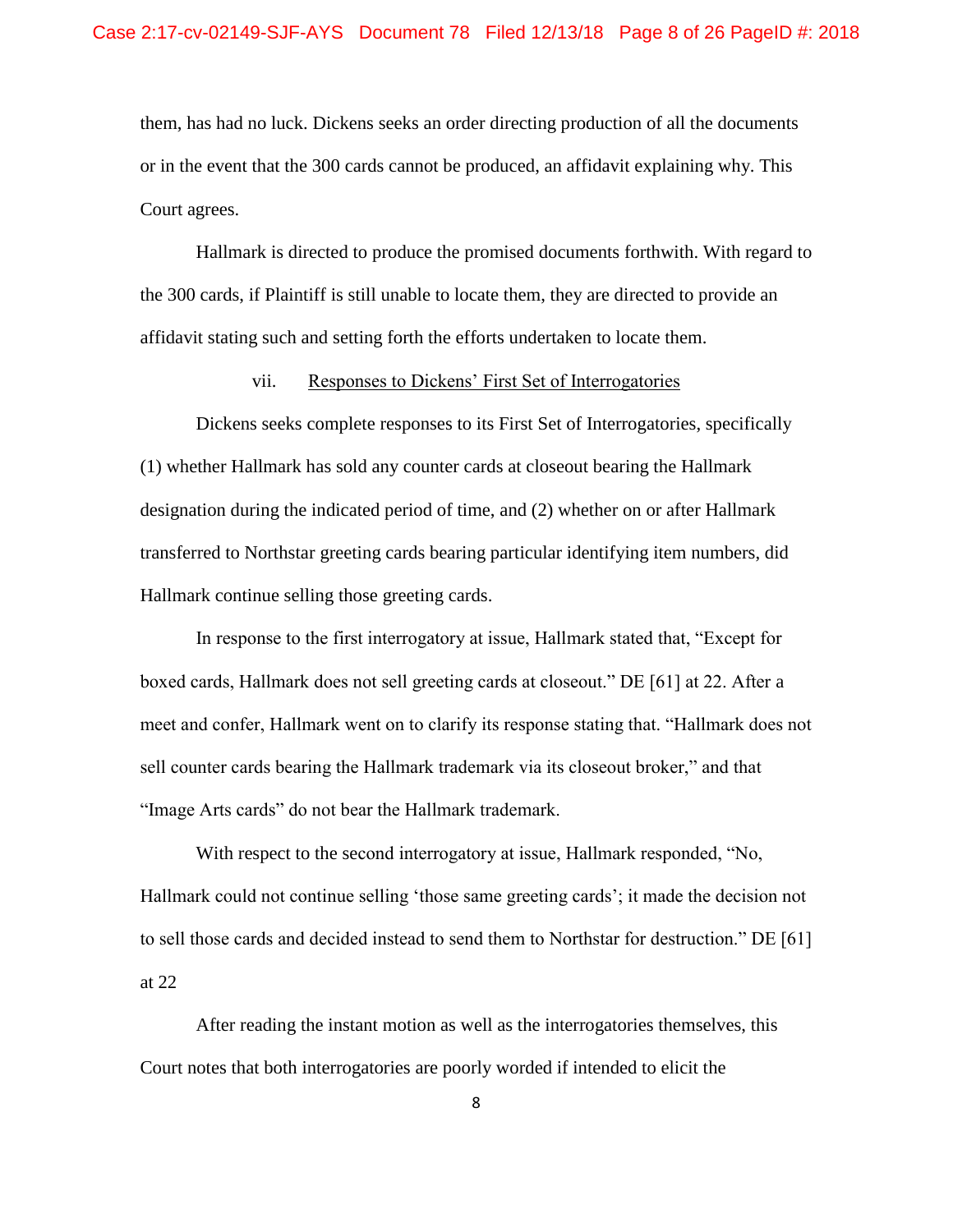information sought. Therefore, Hallmark properly responded to both interrogatories as written. Dickens may seek clarification or further answers to any interrogatories during depositions.

## viii. The Deposition of Jennifer Seyller

Dickens seeks the deposition of Jennifer Seyller ("Ms. Seyller"), Hallmark's Vice-President for Retail Product Development, to testify regarding Hallmark's claims. Hallmark objects on several grounds inter alia that the deposition is not proportional to the needs of the case and that the deposition seeks testimony from an "Apex" witness. Hallmark asserts that at least three other witnesses – Barry Katz, Hallmark's Associate General counsel, John Chase, Vice President of Sales, and Ron Parodi, Regional Sales Manager for the Northeast – have knowledge of the same facts of which Ms. Seyller may have knowledge and will all be made available to testify.

"Highly-placed executives are not immune from discovery." Consolidated Rail Corp. v. Primary Indus. Corp., 1993 WL 364471, at \*1 (S.D.N.Y. Sept. 10, 1993); General Star Indem. Co. v. Platinum Indem. Ltd., 210 F.R.D. 80, 83 (S.D.N.Y. 2002) (citing Kuwait Airways Corp. v. American Sec. Bank, N.A.*,* 1987 WL 11994, at \*4 (D.D.C. May 26, 1987) ("[H]igh ranking corporate executives are not automatically given special treatment which excuses them from being deposed.")). Holding otherwise would contravene the principle of broadly available discovery. See Chevron Corp. v. Donziger, 2013 WL 1896932, at \*1 (S.D.N.Y. May 7, 2013) ("[S]enior executive are not exempt from deposition, and because principles relating to apex witnesses are in tension with the broad availability of discovery, it is important to excuse a witness from giving testimony only in compelling circumstances." (citations omitted)); Fed. R. Civ. P.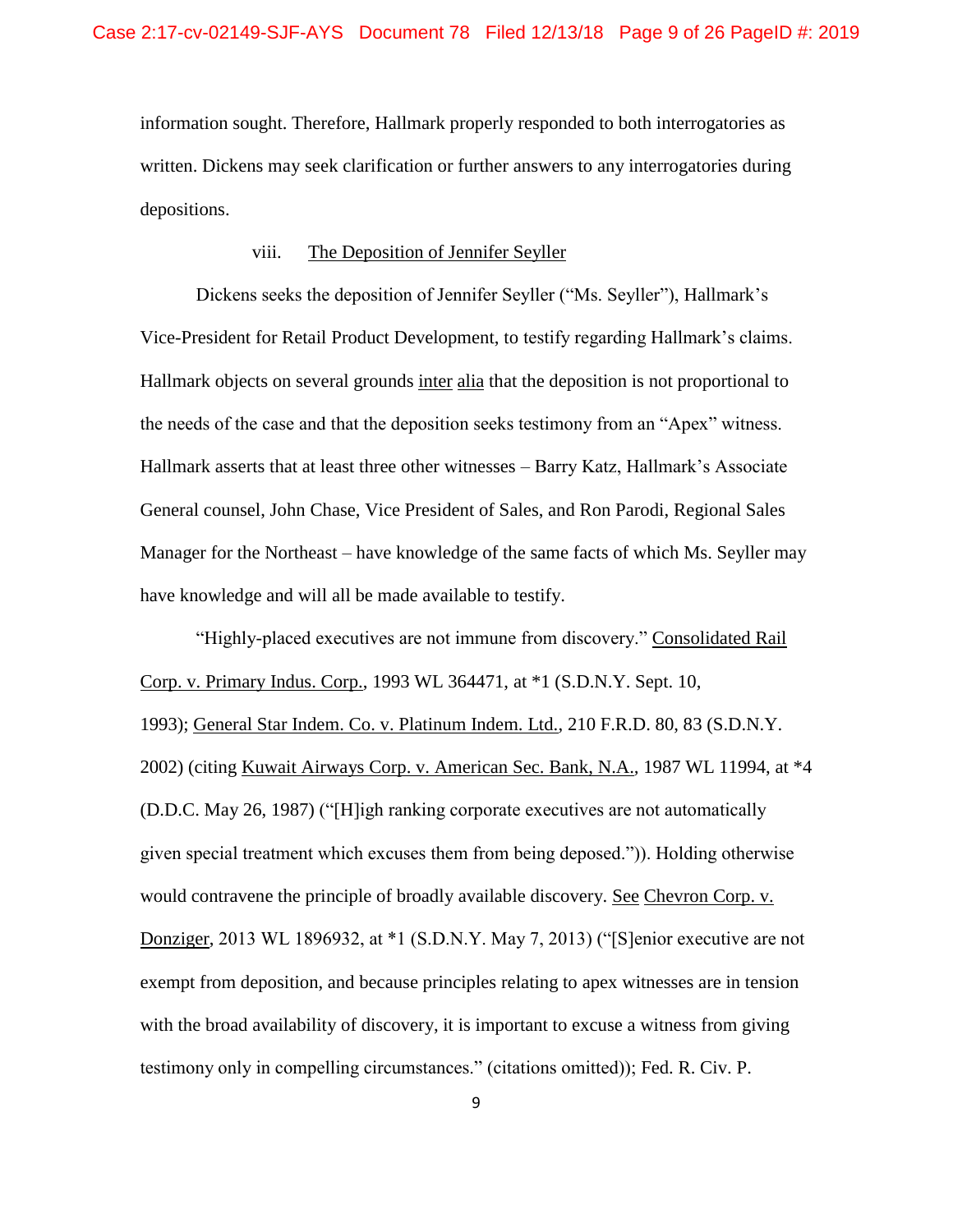$26(b)(1)$ .

When considering whether to allow the deposition of a corporate executive, the Court must "begin with the proposition that plaintiffs have no burden to show that the deponents have any relevant knowledge." In re Garlock, 463 F. Supp. 2d 478, 481 (S.D.N.Y. 2006). The Court considers the likelihood that the individual possesses relevant knowledge, whether another source could provide identical information, the possibility of harassment, and the potential disruption of business. See Treppel v. Biovail Corp., 2006 WL 468314, at \*1–2 (S.D.N.Y. Feb. 28, 2006); General Star Indem., 210 F.R.D. at 83. See*,* e.g., Chevron Corp., 2013 WL 1896932, at \*1(allowing the defendant's deposition of the plaintiff's CEO despite harassment concerns because there was "little doubt that [the CEO] has relevant knowledge," even if his knowledge was not necessarily unique).

In light of these considerations, "[c]ourts have recognized an additional layer of protection for senior corporate executives subject to depositions." Alex & Ani, Inc. v. MOA Intern. Corp., 2011 WL 6413612, at \*3 (S.D.N.Y. Dec. 21, 2011). The principle behind this protective measure is Rule 26(b)(2), which limits discovery that is unreasonably cumulative or is obtainable from a "more convenient, less burdensome, or less expensive" source. Fed. R. Civ. P. 26(b)(2). See, e.g*.,* General Star Indem. Co., 210 F.R.D. at 82–83 (noting that courts have granted protective orders for executives where the party seeking the deposition has "not yet attempted to obtain information from lower level executives," where "high-level executives plainly had no knowledge of the facts," and "where the deposition was solely sought to harass the executive" (citations omitted)); Consolidated Rail Corp., 1993 WL 364471, at \*1 (noting that unless the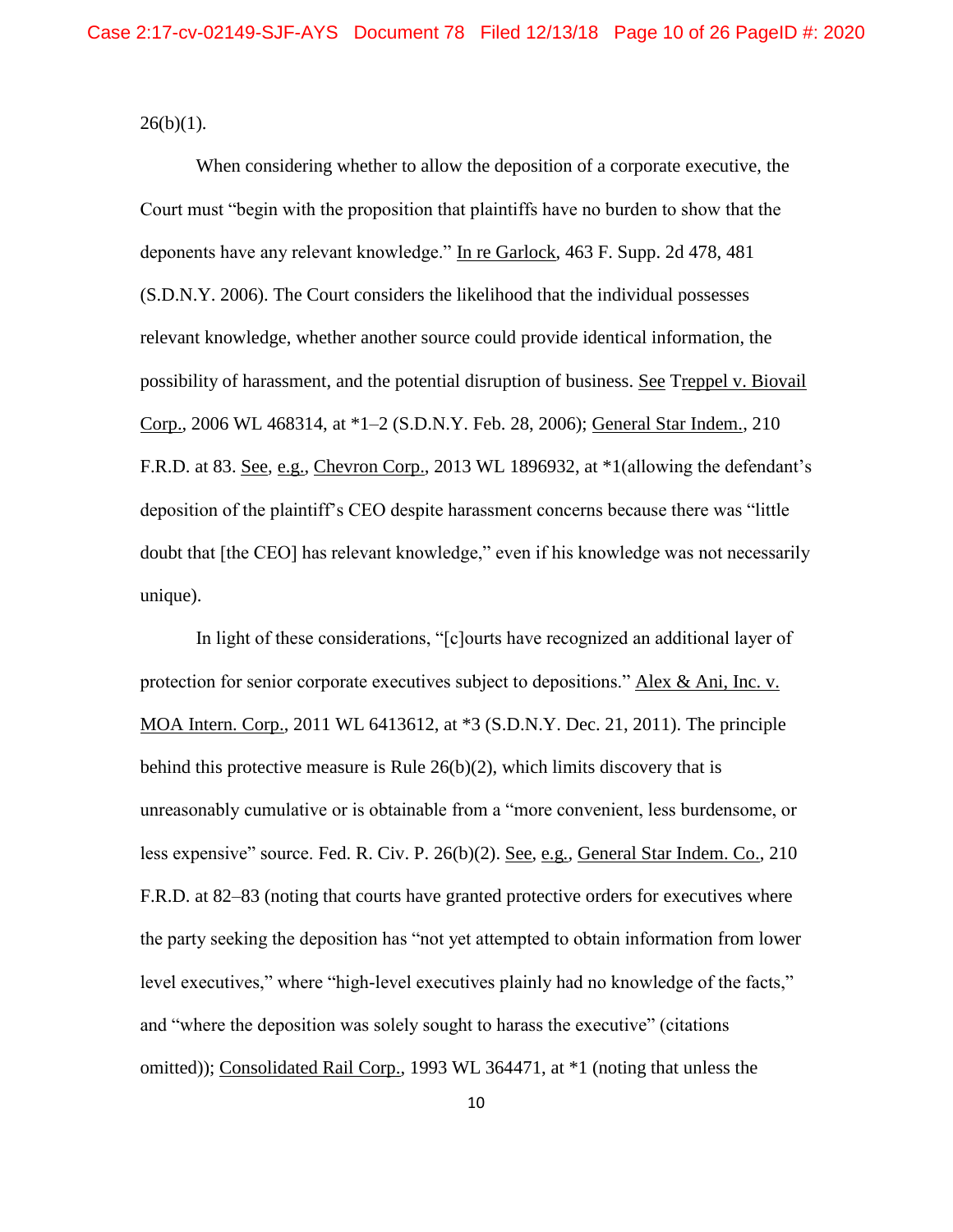"highly-placed executive" has some unique knowledge, "it may be appropriate to preclude a redundant deposition" of that official); the mere "fact that the [executive] has a busy schedule" or claims no unique knowledge of relevant facts, however, "is simply not a basis for foreclosing otherwise proper discovery." Id. (quoting CBS, Inc. v. Ahern, 102 F.R.D. 820, 822 (S.D.N.Y.1984)). Where an executive makes such claims, the claim "is subject to testing by the examining party." Consolidated Rail Corp., 1993 WL 364471 at \*1; Chevron Corp., 2013 WL 1896932 at \*1. See also Less v. Taber Instrument Corp., 53 F.R.D. 645, 647 (W.D.N.Y. 1971) ("A claim that [the executive] has no knowledge of any relevant facts should not be allowed to prevent his examination, since plaintiff is entitled to test his lack of knowledge. Likewise, the fact that [he] is a very busy executive should not bar his examination." (citations omitted)).

Dickens has established that Ms. Seyller's testimony is relevant to Hallmark's claims in this action given her position in the company. However, the issue is whether Ms. Seyller has unique personal knowledge to warrant her examination. Dickens points broadly to Ms. Seyller's role in the organization but does not provide a basis for why she may have unique knowledge. Further, Dickens even states that some of Ms. Seyller's subordinates have been or will be deposed in this case. The areas Dickens cites as deposition topics for Ms. Seyller are easily areas that her subordinates have the same knowledge of. Additionally, some of the information sought will be addressed during the 30(b)(6) deposition, with a deponent who has the best knowledge. Dickens does not show Ms. Seyller having unique knowledge about the areas cited. Accordingly, at this time, Dickens' motion to compel the deposition of Ms. Seyller's is denied.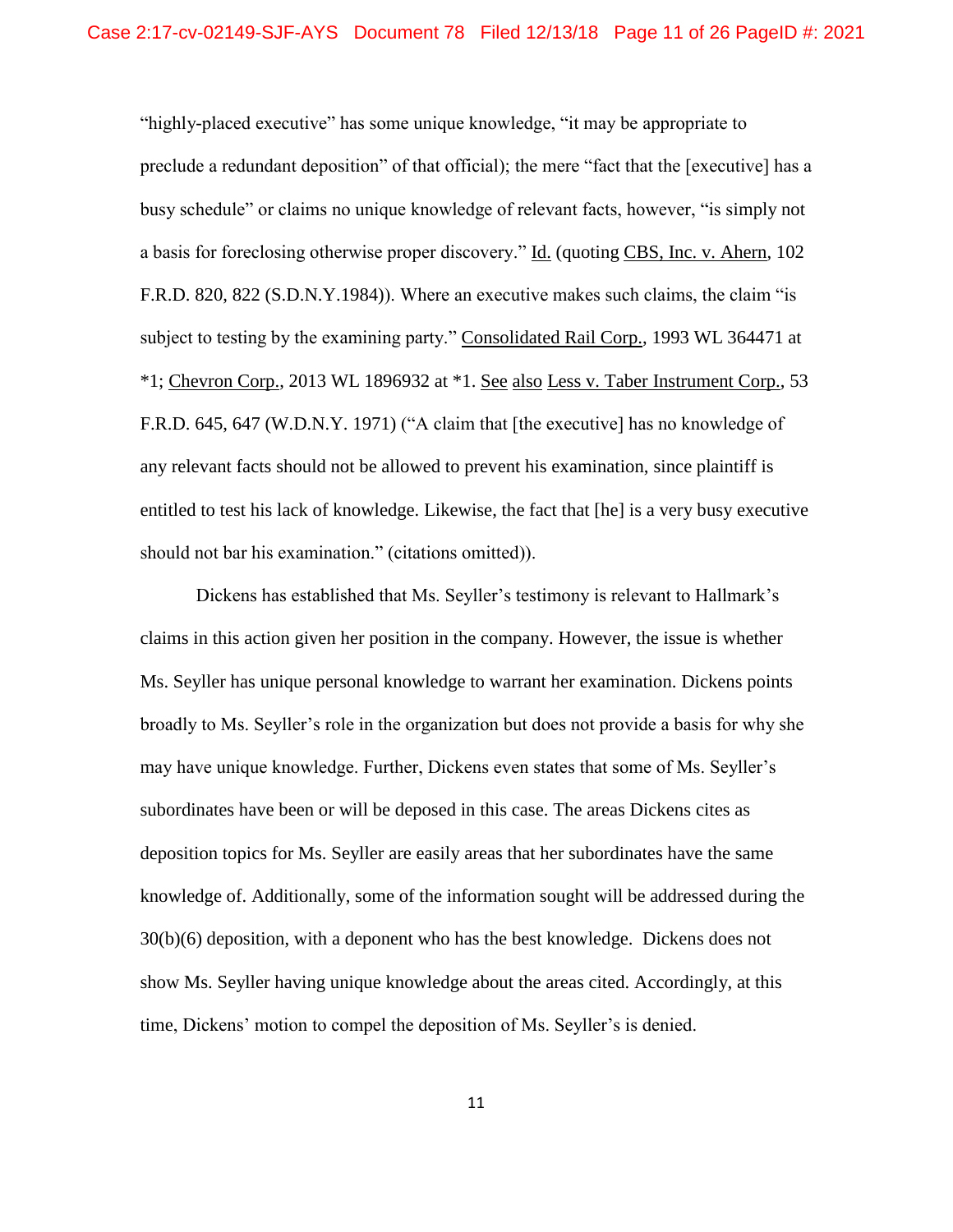## B. Plaintiff's Motion to Compel

Hallmark seeks to compel six separate categories of discovery from Defendant. The Court, again, addresses each in turn.

#### i. Production of Documents Relating to "Red Flags"

Dickens asserts as affirmative defenses that it is a "bona fide purchaser of the goods in question" and that Hallmarks' claims are "barred by the applicable provisions of the Uniform Commercial Code" ("UCC"). See Am. Ans. ¶¶ 75-76, DE [31]. Because of these affirmative defenses, Hallmark seeks documents reflecting the prices paid by Dickens and the restrictions imposed by sellers on the resale of the cards Dickens purchased from them in order to evaluate whether given Dickens' knowledge of the practices of trade, Dickens met the heightened standard of commercial reasonableness when it purchased Hallmark products from Square Peg. DE [62] at 5.

Dickens argues that the requests are overbroad and seek "trade secrets" and will only produce responsive information if the documents are marked "attorneys' eyes only." DE [64].

A district court has "broad discretion to determine whether an order should be entered protecting a party from disclosure of information claimed to be privileged or confidential." Penthouse Int'l, Ltd. v. Playboy Enters., Inc., 663 F.2d 371, 391 (2d Cir. 1981); AMW Materials Testing, Inc. v. Town of Babylon, 215 F.R.D. 67, 72 (E.D.N.Y. 2003) ("While the Federal Rules mandate a liberal standard, district courts are empowered to issue protective orders to temper the scope of discovery under [Rule 26(c)].") Federal Rule of Civil Procedure 26(c) provides the relevant standard for moving to implement a protective order. Specifically, Rule 26(c) provides as follows: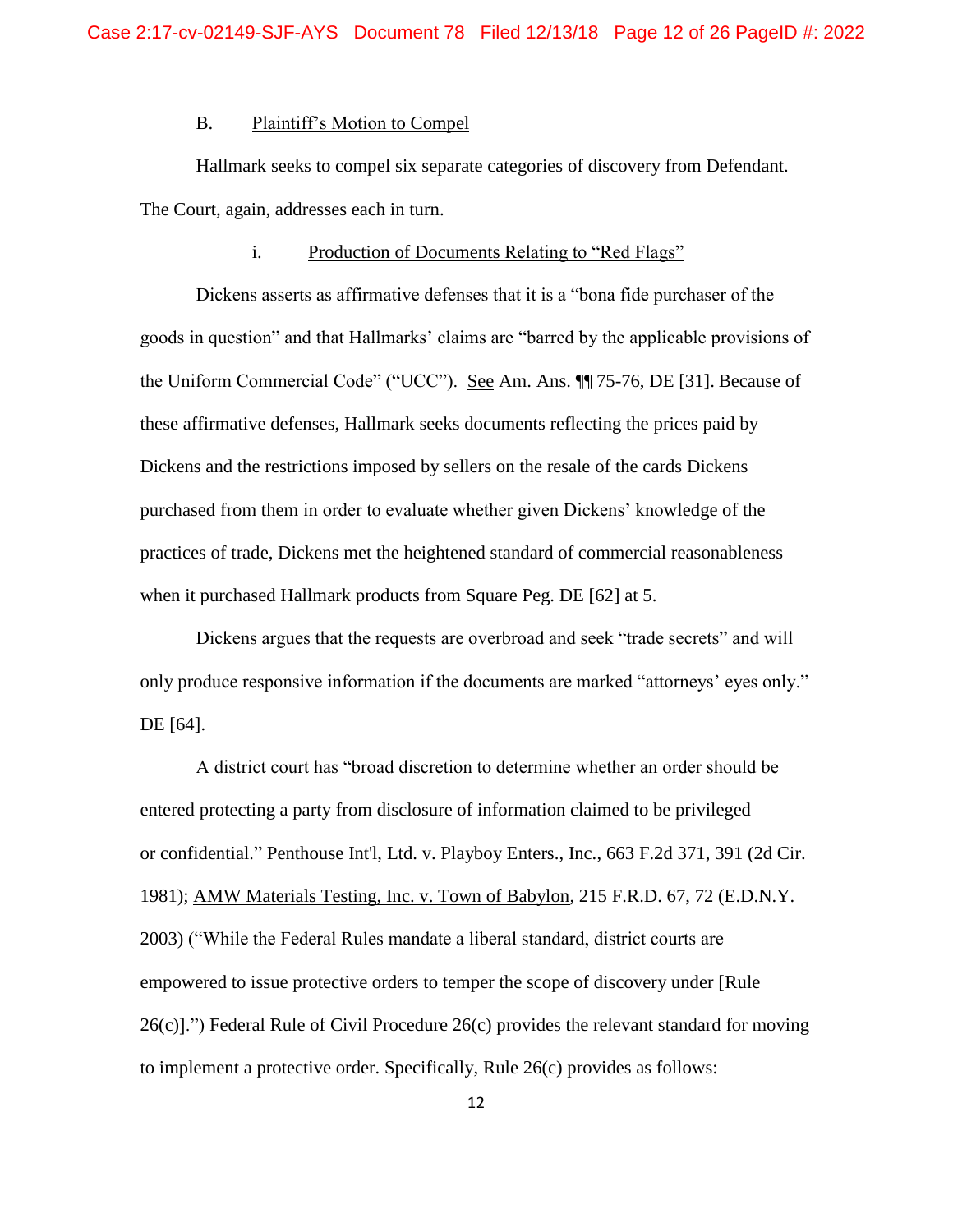A party or any person from whom discovery is sought may move for a protective order in the court where the action is pending—or as an alternative on matters relating to a deposition, in the court for the district where the deposition will be taken. The motion must include a certification that the movant has in good faith conferred or attempted to confer with other affected parties in an effort to resolve the dispute without court action. The court may, for good cause, issue an order to protect a party or person from annoyance, embarrassment, oppression, or undue burden or expense, including one or more of the following:

(A) forbidding the disclosure or discovery;

(B) specifying terms, including time and place, for the disclosure or discovery;

(C) prescribing a discovery method other than the one selected by the party seeking discovery;

(D) forbidding inquiry into certain matters, or limiting the scope of disclosure or discovery to certain matters;

(E) designating the persons who may be present while the discovery is conducted;

(F) requiring that a deposition be sealed and opened only on court order;

(G) requiring that a trade secret or other confidential research, development, or commercial information not be revealed or be revealed only in a specified way; and

(H) requiring that the parties simultaneously file specified documents or information in sealed envelopes, to be opened as the court directs.

Fed. R. Civ. P. 26(c). Rule 26(c) thus provides a demonstrative, non-exhaustive list of situations constituting "good cause" warranting entry of a protective order in specific litigation. Under Rule 26(c), the moving party must establish "particular and specific facts" rather than "conclusory assertions," that justify the imposition of a protective order. Rofail v. United States, 227 F.R.D. 53, 54-55 (E.D.N.Y. 2005) (quoting AMW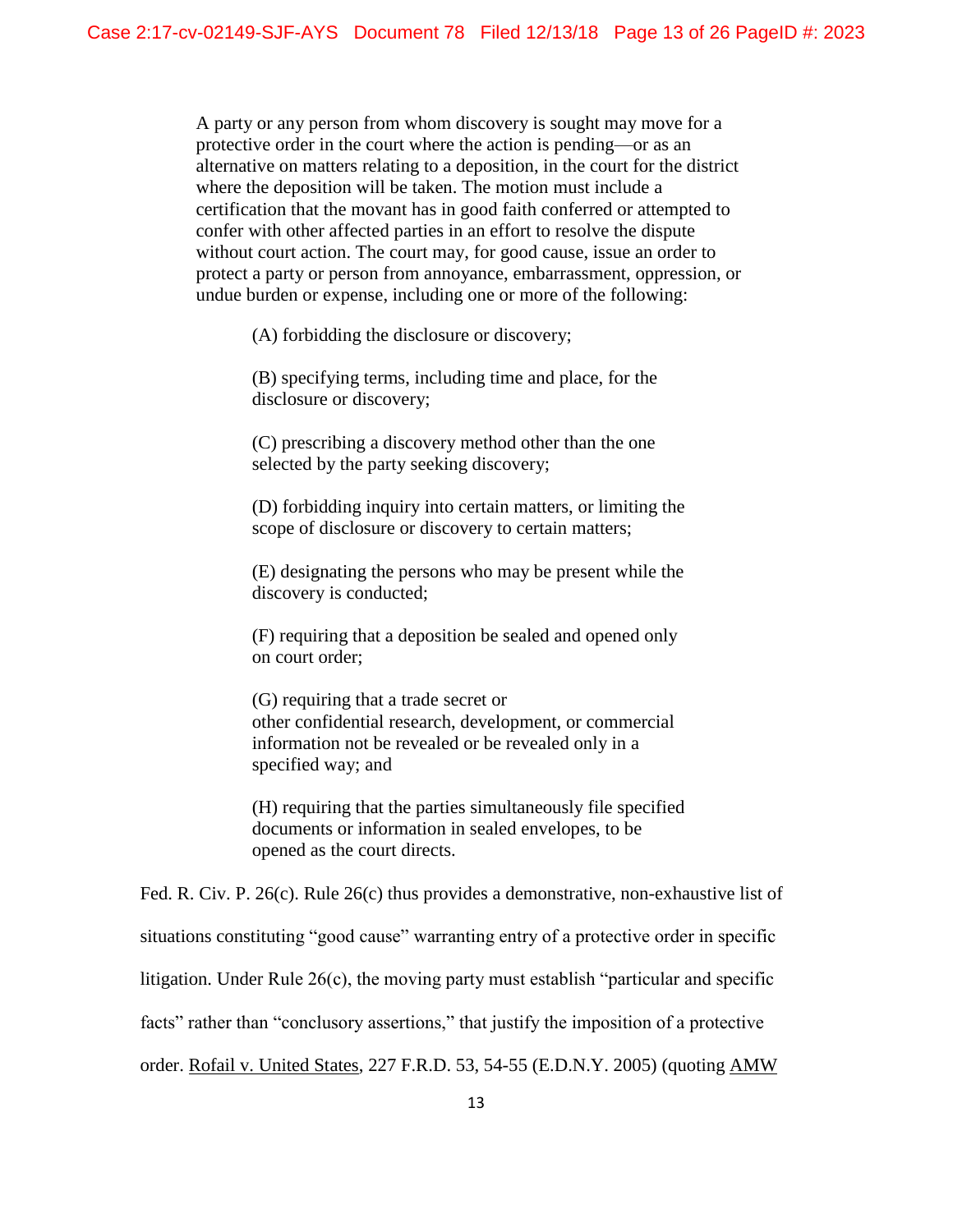Materials, 215 F.R.D. at 72); see also Bank of N.Y. v. Meridien BIAO Bank Tanzania Ltd., 171 F.R.D. 135, 143 (S.D.N.Y. 1997) ("Under Rule 26(c), the moving party is required to establish good cause by a particular and specific demonstration of fact, as distinguished from stereotyped and conclusory statements . . . . Broad allegations of harm, unsubstantiated by specific examples or articulated reasoning, do not satisfy the Rule 26(c) test." (citations and quotations omitted)). "[I]f the movant establishes good cause for protection, the court may balance the countervailing interests to determine whether to exercise discretion and grant the order." Hasbrouck v. BankAmerica Hous. Servs., 187 F.R.D. 453, 455 (N.D.N.Y. 1999) (collecting cases).

A district court also retains the power to modify a protective order. See United Nuclear Corp. v. Cranford Ins. Co., 905 F.2d 1424, 1427 (10th Cir. 1990), cert. denied, 498 U.S. 1073 (1991) ("As long as a protective order remains in effect, the court that entered the order retains the power to modify it, even if the underlying suit has been dismissed."). A party seeking modification of a pre-existing, stipulated protective order must meet a higher standard, however. See Geller v. Branic Int'l Realty Corp., 212 F.3d 734, 738 (2d Cir. 2000) ("Although a district court has power to modify a protective order, see In re 'Agent Orange' Prod. Liability Litig., 821 F.2d 139, 145 (2d Cir. 1987), the required showing must be more substantial than the good cause needed to obtain a sealing order in the first instance.").

After careful review of the parties' arguments, as well as the Confidentiality Agreement stipulated to by the parties, the Court concludes that the requested documents are not trade secrets and that an attorneys' eyes only designation is not warranted.

With respect to Dickens' contention that requested information seeks trade secrets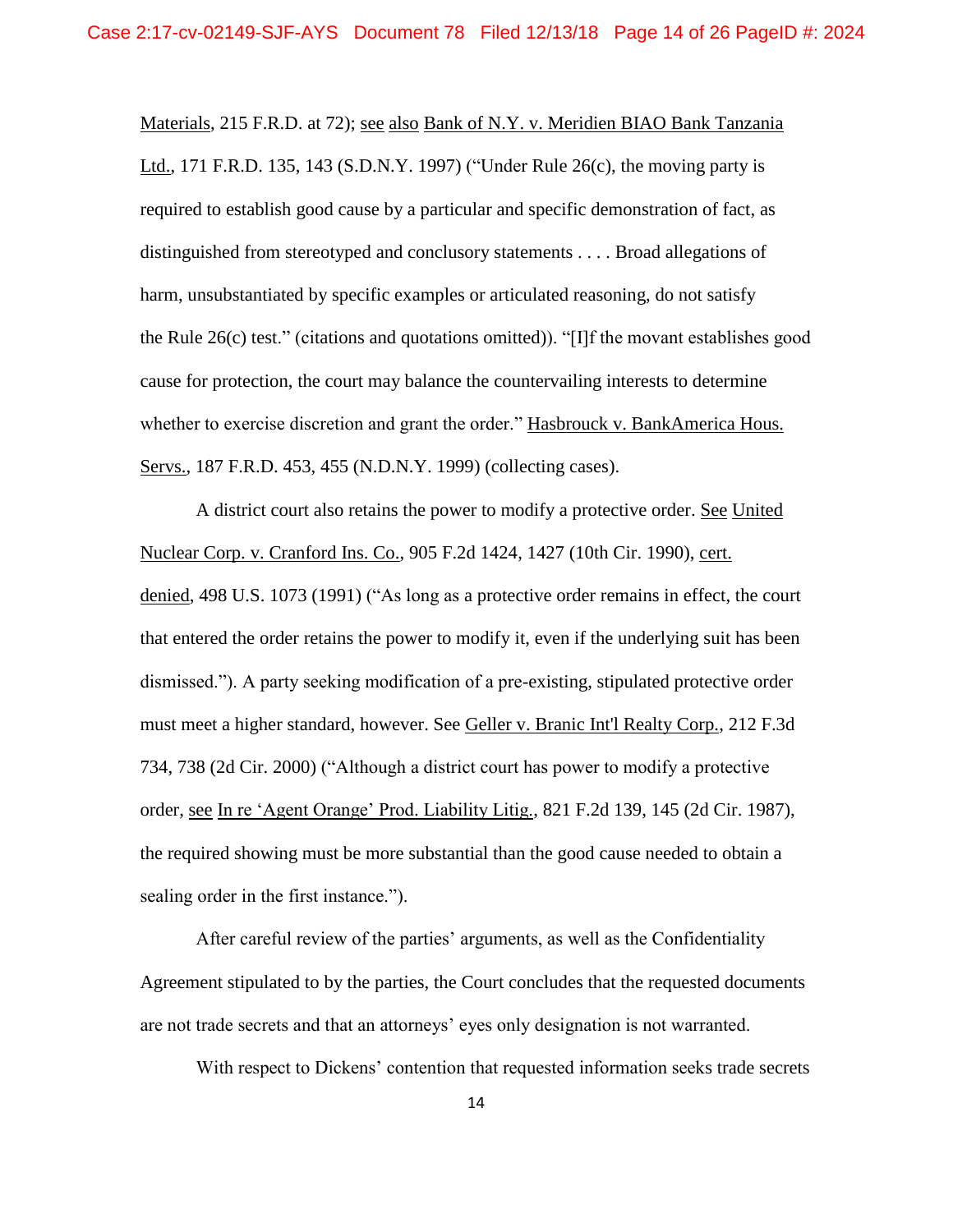or highly confidential information, Dickens has not met its burden of demonstrating that the material it wishes to preclude non-attorneys from viewing contains trade secrets. In determining whether information qualifies as a trade secret, New York courts have considered the following factors:

(1) the extent to which the information is known outside of the business; (2) the extent to which it is known by employees and others involved in the business; (3) the extent of measures taken by the business to guard the secrecy of the information; (4) the value of the information to the business and its competitors; (5) the amount of effort or money expended by the business in developing the information; (6) the ease or difficulty with which the information could be properly acquired or duplicated by others.

Ashland Management Inc. v. Janien, 624 N.E.2d 1007, 1013 (N.Y.

1993) (quoting Restatement of Torts § 757 cmt. b) (internal quotation marks and brackets omitted).

Much of Defendant's submission contains conclusory statements that the requested information contains trade secrets and would cause Dickens' supplier irreparable harm if disclosed. This is insufficient. Furthermore, the Defendant has not provided sufficient information to support its assertion regarding trade secrets. Although Defendant asserted that "Dickens does not voluntarily relinquish this information to anyone," Defendant has failed to provide any specific, non-conclusory information regarding the extent of measures taken by the business to guard the secrecy of such information, the value of the information to the business and the ease or difficulty with which the information could be acquired or duplicated by others. In any event, to the extent that such information could constitute a trade secret, Hallmark has agreed that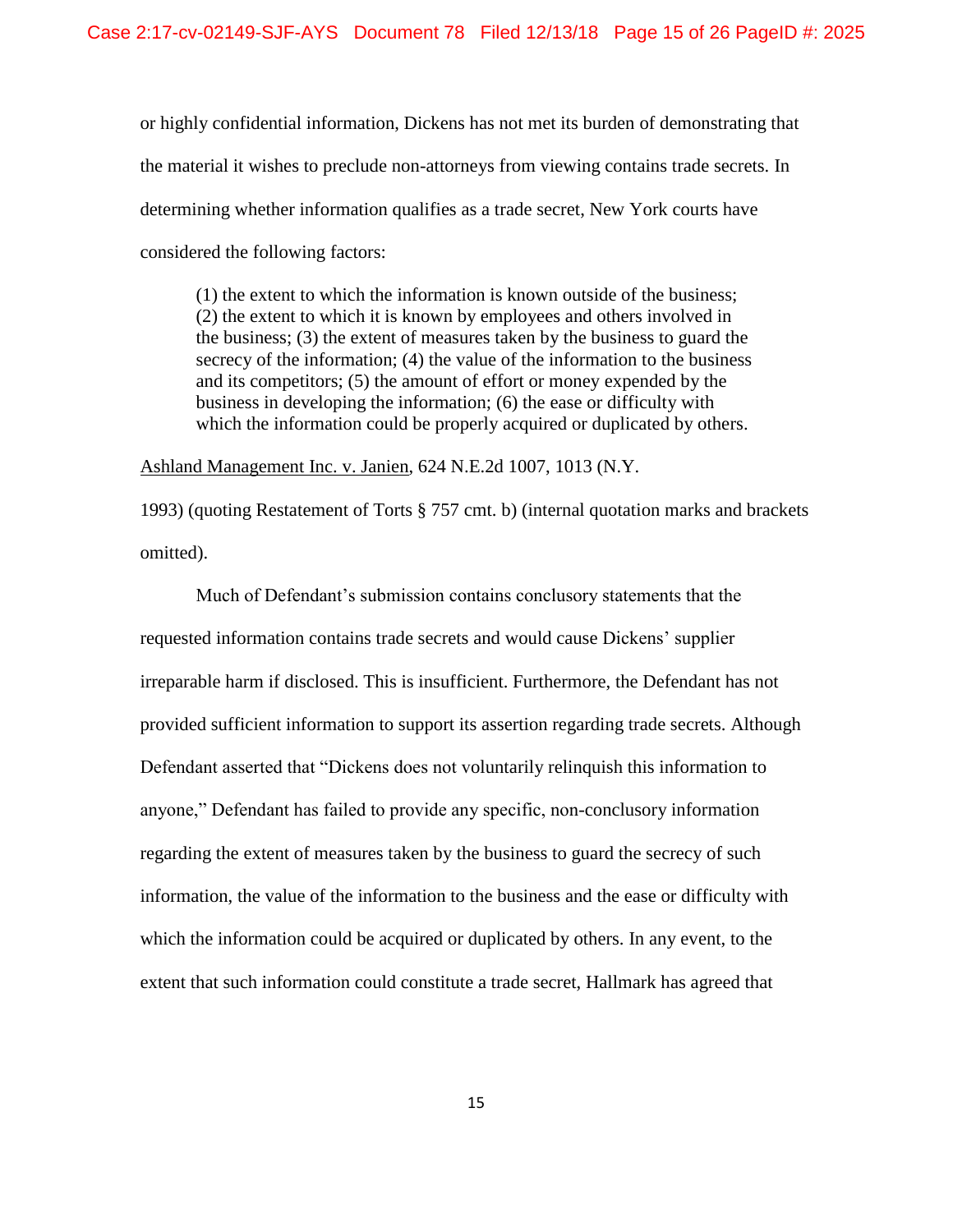Defendant may redact such portions.<sup>3</sup> DE [64] at 4.

With regard to the attorneys' eyes only issue, the Court first notes that that the Confidentiality Agreement in this matter was agreed to by the parties, and "So Ordered" by this Court. See DE [47] and [48]. Further, the parties themselves specifically negotiated about and agreed to the addition of two categories of individuals to whom "confidential" information may be disclosed, before submitting the Confidentiality Agreement to this Court to be So Ordered. See DE [47]. The fact that the Confidentiality Agreement was drafted and stipulated to by the parties weighs against Dickens' urging that any material be designated attorneys' eyes only. See Bayer, 162 F.R.D. at 466 n.15; see also Am. Tel. & Tel. Co. v. Grady, 594 F.2d 594, 597 (7th Cir. 1978) ("[W]here a protective order is agreed to by the parties before its presentation to the court, there is a higher burden on the movant to justify the modification of the order."); Omega Homes, Inc. v. Citicorp Acceptance Co., 656 F. Supp. 393, 404 (W.D. Va. 1987) (stating that when "the proposed modification affects a protective order stipulated to by the parties, as opposed to one imposed by the court, it is clear that the shared and explicit assumption that discovery was for the purposes of one case alone goes a long way toward denying the movant's request without more." (citing GAF Corp. v. Eastman Kodak Co., 415 F. Supp. 129, 132 (S.D.N.Y. 1976))). Thus, this factor weighs in favor of Hallmark.

This point warrants further emphasis. At the time that the parties entered into the agreement, the parties, including Dickens, were aware of the nature of the claims and

 $\overline{a}$ 

<sup>3.</sup> In Plaintiff's June 5, 2018 letter to counsel, Hallmark states that it "would be amenable to Dickens producing a redacted version of the contract which only shows any restrictions imposed on Dickens and the requested pricing information. See DE [62-11] at 7. Dickens declined such an offer. See DE [62] at p. 7 n. 6.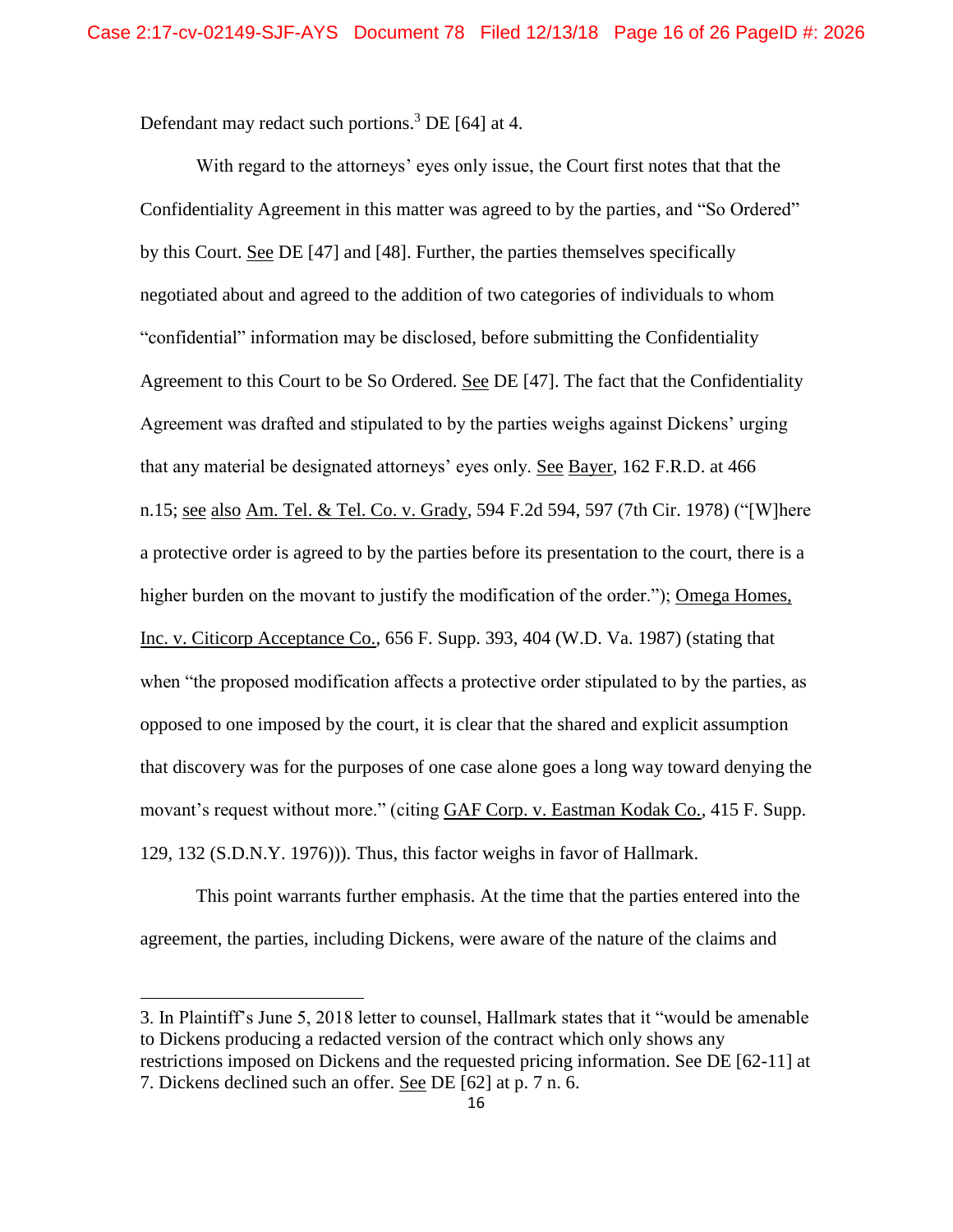defenses in this case. The parties were both aware that there was no attorney' eyes only category designated under confidential information, yet still consented to such an agreement. "[A] party's oversight in not negotiating a provision in a protective order concerning a matter which should have been reasonably foreseeable at the time of the agreement has been held to not [warrant] relief from the protective order." Jochims v. Isuzu, 145 F.R.D. 499, 502 (S.D. Iowa 1992). Accordingly, this factor weighs against modification.

In sum, Dickens has not demonstrated the existence of trade secrets or the need to designate the requested information as attorneys' eyes only. As Plaintiff has already expressed its willingness to negotiate compromise between the parties regarding any truly proprietary information, specifically that Defendant be allowed to redact such information, the court encourages the parties to confer regarding the compromise and continue to work together to determine which documents would need to be redacted under this standard. Accordingly, Plaintiff's motion to compel the requested information is granted, subject to the parameters proposed by Plaintiff in its June 5, 2018 letter.

## ii. Documents Containing Customer Complaints

Hallmark requests document concerning any communication, including customer complaints, Dickens received from customers in connection with the Hallmark products. Hallmark seeks such documents for evidence of customer confusion. Hallmark argues that during deposition, Mr. Rhee, a Dickens employee, testified he received email communications from customers, including complaints, but that he was never asked to search his email for such communications in connection with this litigation nor was he aware of such a search. See DE [62] at 9.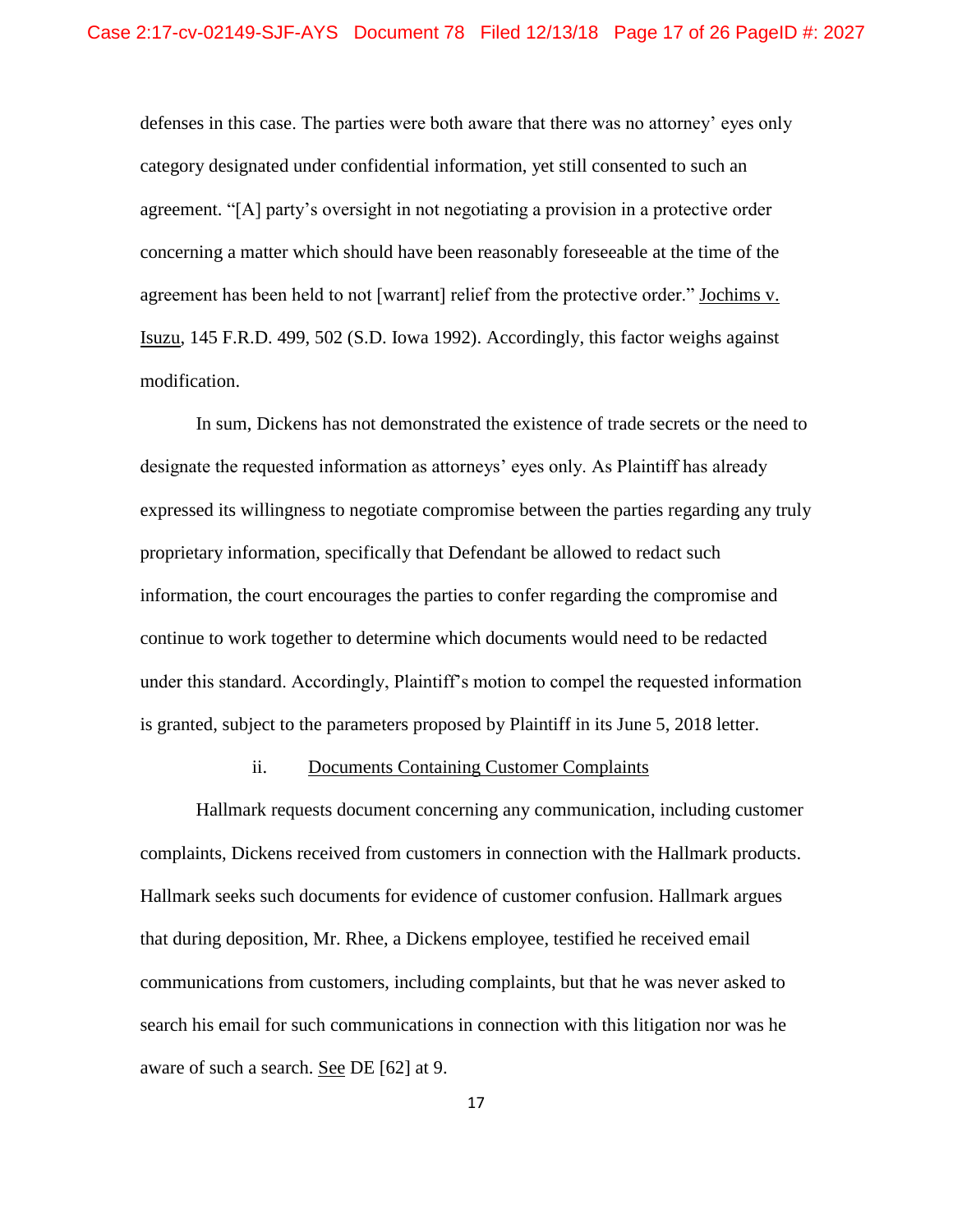Dickens opposes this request by asserting that Mr. Rhee's further testimony indicates that the communications were mostly oral. See DE [64] at 9.

As the requested discovery is relevant, if Dickens has not already done so, Dickens is directed to search for and produce communications with third-parties, including customers, and related internal Dickens communications that reference the Hallmark products forthwith. If Dickens has already done so and no such documents exist, or Dickens has already produced all existing documents, Dickens is directed to provide an affidavit stating such and setting forth the efforts and searches undertaken to locate the requested documents.

### iii. Documents Relating to Date Hallmark Products Were Shipped

Hallmark seeks documents that reflect the date that Dickens shipped and delivered Hallmark products to its customers sold before the April 10, 2017 agreement between the parties. As Dickens' response to the instant motion indicates that it is no longer objecting to this request and has provided Hallmark a spreadsheet with the "Tracking Numbers" and "Date Shipped" for all shipments of the Hallmark products purchased by Dickens from Square Peg and delivered to Dickens' customers by UPS and Federal Express, this issue appears to be resolved, and thus, is moot. See DE [64] at 11.

# iv. Dickens' Communications with Third Parties Concerning the Litigation

Hallmark seeks Dickens' communications with third parties concerning this litigation, namely: (1) documents that relate or refer to any communications Dickens had in connection with this litigation; (2) documents constituting or reflecting communications between Dickens and the Greeting Card Association ("GCA") and its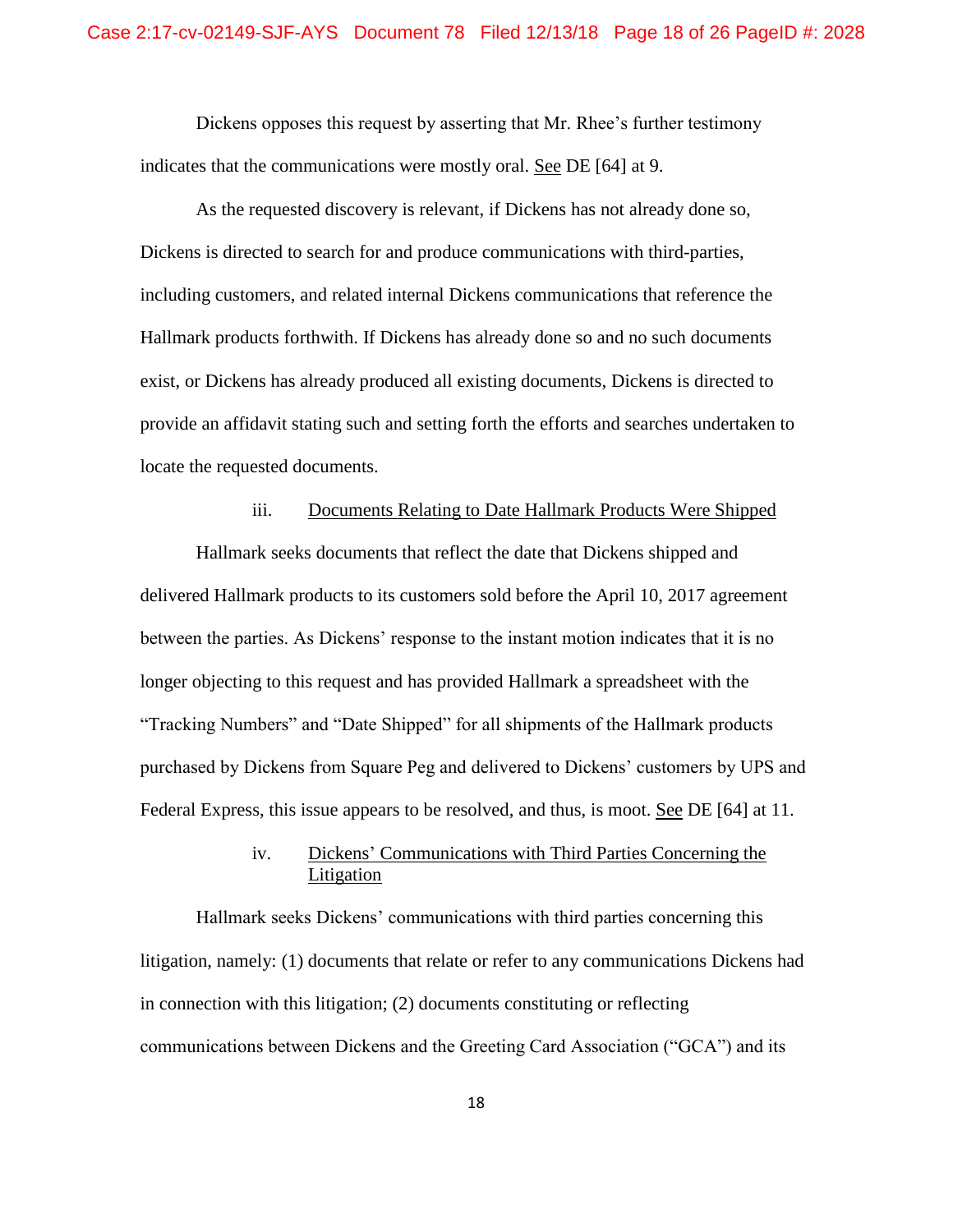members, including its current and/or former Presidents and Board members with respect to the Hallmark v. Dickens Litigation; and (3) documents constituting or reflecting communications between Dickens and small greeting card publishers reflecting Dickens' effort to set its booth up near the Hallmark booth at the January, 2017 Atlanta Gifts Show. See DE [62] at 12-13. Hallmark argues that the discovery sought is relevant to the claims and defenses in this litigation as well as narrowly tailored.

Dickens avers that the requests are overbroad and not proportional to the needs of this case, although it maintains that it did provide discovery related to the requests. See DE [64] at 12. Dickens' argues that Hallmark is not entitled to "all" communications concerning this litigation, only "relevant" communications. Id.

In general, a party may obtain discovery of any non-privileged matter that is relevant to a claim or defense of any party and proportional to the needs of the case. Fed. R. Civ. P. 26(b)(1). In its current form, Hallmark's first request, namely, documents that relate or refer to any communications Dickens had in connection with this litigation, is overbroad and not proportional to the needs of this case. However, Plaintiff's second and third document requests are both relevant and proportional to the needs of this case.

With respect to Plaintiff's second request, documents constituting or reflecting communications between Dickens and the GCA and its members with respect to the Hallmark v. Dickens Litigation, the request is narrowly tailored in both scope as well as audience. The request seeks information concerning this litigation and is only directed toward the GCA and its members. Hallmark's third request similarly seeks both relevant and sufficiently narrowly tailored information as it requests documents constituting or reflecting communications between Dickens and small greeting card publishers reflecting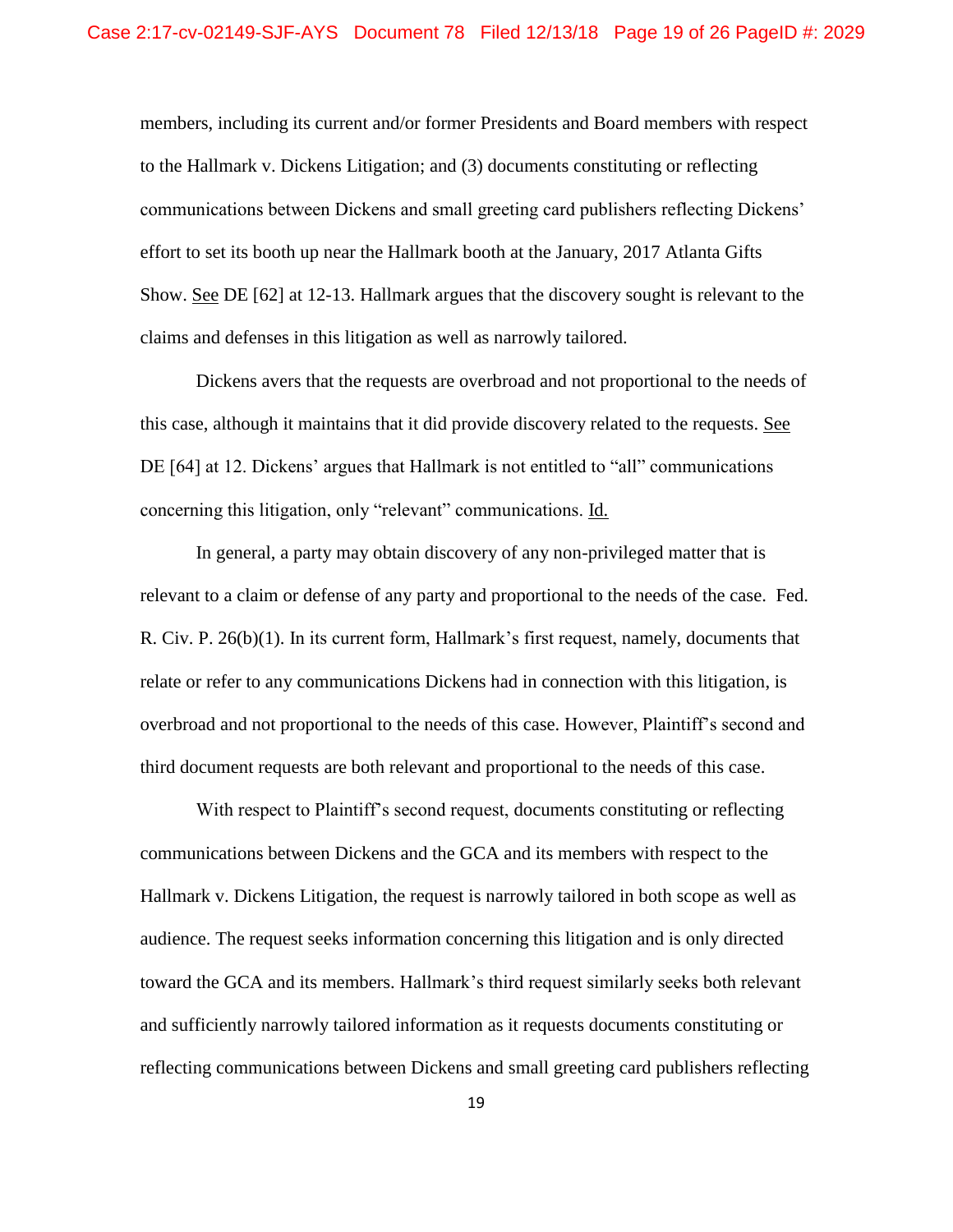Dickens' effort to set its booth up near the Hallmark booth at the January 2017 Atlanta Gifts Show. As Defendant has set forth an allegation in its pleading concerning the 2017 Atlanta Gift Show and Defendant's intent, Plaintiff is entitled to discovery relating to this allegation.

Accordingly, Dickens is directed to search for and produce documents constituting or reflecting communications between Dickens and the GCA and its members, including its current and/or former Presidents and Board members with respect to the Hallmark v. Dickens Litigation and documents constituting or reflecting communications between Dickens and small greeting card publishers reflecting Dickens' effort to set its booth up near the Hallmark booth at the January, 2017 Atlanta Gifts Show forthwith.

## v. Information Concerning Dickens' Profit

On March 13, 2018, Hallmark propounded its Second Set of Interrogatories which, inter alia, sought Dickens' "[t]otal profit percent" earned as a result of its sale of the Hallmark products. DE [62] at 14; see DE [62-5] at 3. Dickens responded to Interrogatory 2(d) stating:

You may obtain the answer, in part, by performing the appropriate mathematical computation using the "total Sales" and Total cost of goods sold", we do not have information for additional expenses that impact profit, including but not limited to sales costs, rent, transportation, office expenses, etc.

## DE [62-25] at 5.

In its opposition to the instant motion, Dickens avers that on November 15, 2017, Hallmark was provided a document titled "Hallmark products inventory etc.", DE [64- 14], which includes various columns headings such as "Dickens Gross Sales", "Dickens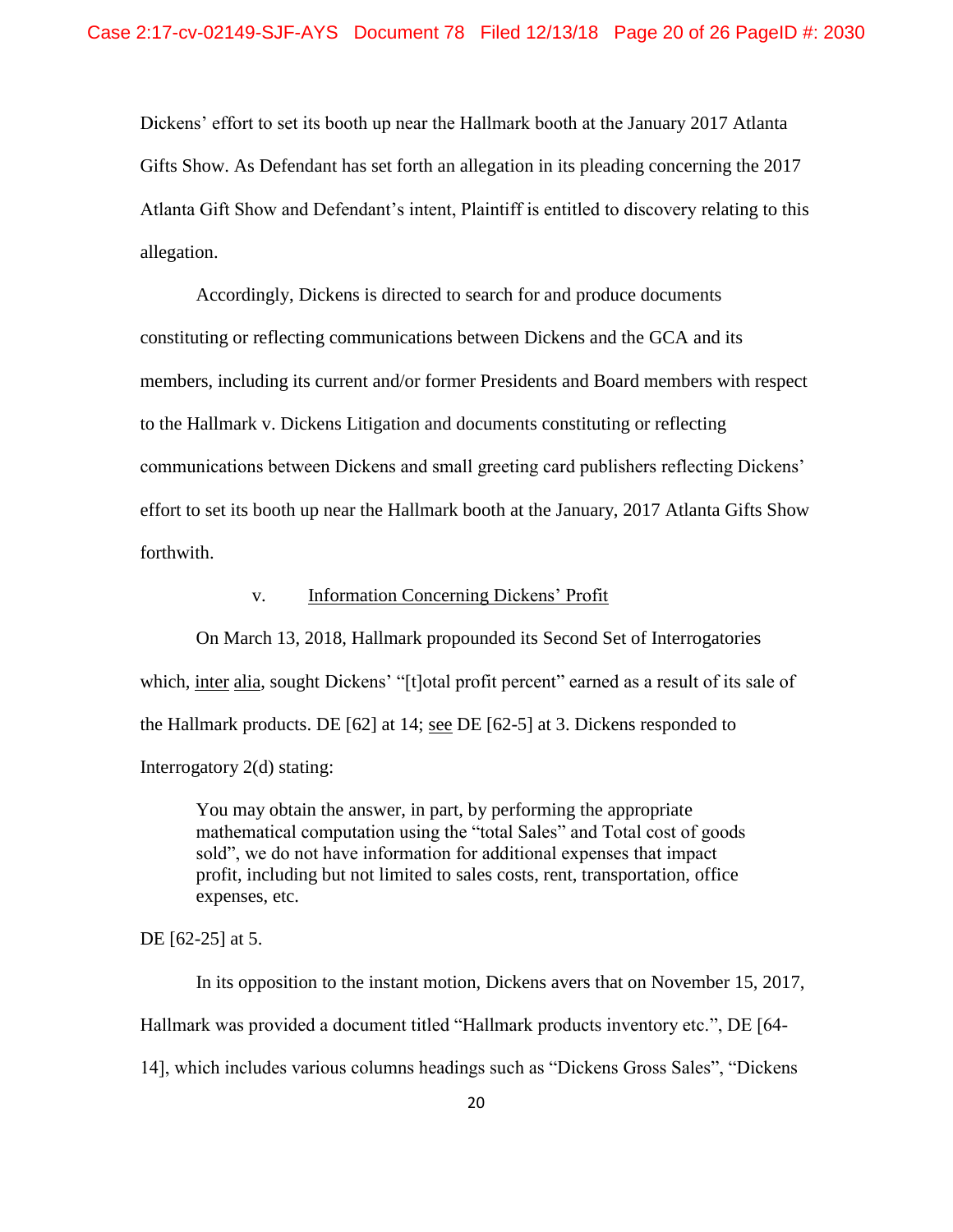Gross Profit" and "Dickens Cost" with the total amounts provided at the bottom of the columns. DE [64] at 13; DE [64-14].

Pursuant to Rule 33 of the Federal Rules of Civil Procedure, "a party may serve on any other party no more than 25 written interrogatories...." Fed. R. Civ. P.

33(a)(1); see Pegoraro v. Marrero 281 F.R.D. 122, 128 (S.D.N.Y.

2012). Interrogatories "may relate to any matter that may be inquired into under Rule 26(b) ... [and] is not objectionable merely because it asks for an opinion or contention that relates to fact or the application of law to fact...." Id.  $33(a)(2)$ ; see Trueman v. New York State Canal Corp., 2010 WL 681341, at \*2 (N.D.N.Y. Feb. 24,

2010) ("Interrogatories, like other discovery devices, may inquire into any discoverable matter, including facts and contentions."). The general aim of this discovery device is to "expeditiously narrow the scope of the litigation, reduce the element of surprise, serve as admissions for trial, and in a significant matter avoid unnecessary discovery and minimize expense." Trueman, 2010 WL 681341, at \*2. To that end, the responding party is required to answer each interrogatory "separately and fully under oath." Fed. R. Civ. P. 33(b)(3). Thus, the Rule explicitly requires the responding party to "provide the best answer they can based upon information within their possession." Trueman, 2010 WL 681341, at \*2 (citing Fed. R. Civ. P. 33(b)(3)).

In order to ensure that each interrogatory is answered "separately" and "fully," see Fed. R. Civ. P. 33(b)(3), the responding party is required "to make an inquiry and obtain information to answer the interrogatories which would include obtaining the information to fully and completely answer the interrogatories...." Upstate Shredding, LLC v. Ne. Ferrous, Inc., 2016 WL 865299, at \*8 (N.D.N.Y. Mar. 2, 2016); see Zanowic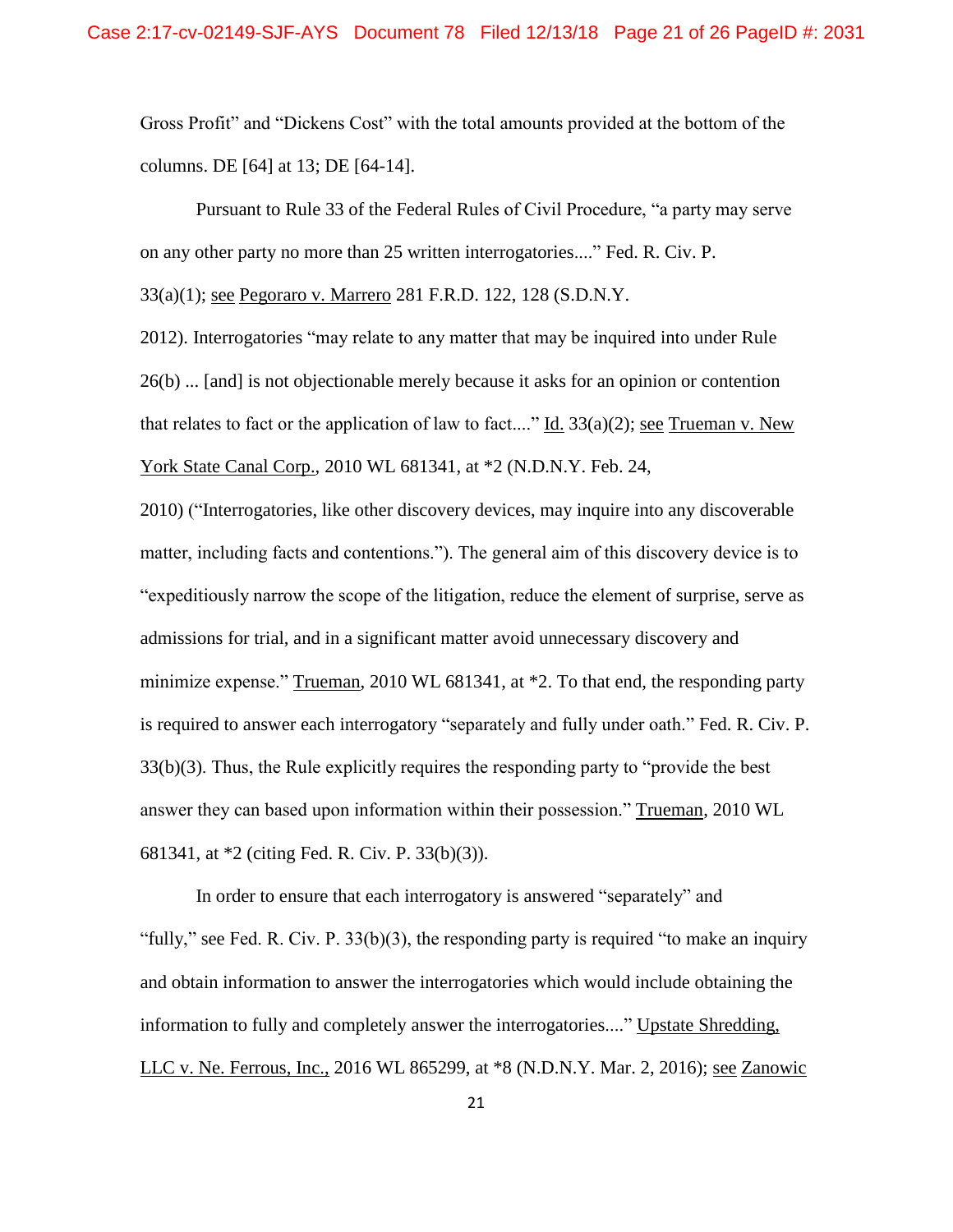v. Reno, 2000 WL 1376251, at \*3 n.1 (S.D.N.Y. Sept. 25, 2000) ("In responding to interrogatories ... a party is under a duty to make a reasonable inquiry concerning the information sought in the interrogatories, and a party's failure to describe his efforts to obtain the information sought ... renders his responses insufficient."); Braham v. Perelmuter, 2016 WL 1305118, at \*3 (D. Conn. Apr. 1, 2016); In re Auction Houses Antitrust Litig., 196 F.R.D. 444, 445 (S.D.N.Y. 2000) ("A party served with interrogatories is obliged to respond ... not only by providing the information it has, but also the information within its control or otherwise obtainable by it."). Where a party, despite conducting a diligent inquiry, is nevertheless unable to provide a responsive answer, any efforts utilized should be set forth in detail to ensure a sufficient response is interposed. Id.; Zanowic, 2000 WL 1376251, at \*3 n.1. Further, "an answer to an interrogatory must be completed within itself and, it should be in a form that may be used at trial ... [Therefore] [r]eference to depositions, other answers to the interrogatories, other document production, the complaint itself, or any other documents are improper and thus unresponsive." Trueman, 2010 WL 681341, at \*3; Poulio v. Paul Arpin Van Lines, Inc., 2004 WL 1368869, at  $*2$  (D. Conn. June 14, 2004) (noting that other courts have held that a party may not incorporate deposition testimony or rely upon future depositions in lieu of complete responses to interrogatories); In re Savitt/Adler Litig., 176 F.R.D. 44, 49 (N.D.N.Y. 1997); Davidson v. Goord, 215 F.R.D. 73, 77 (W.D.N.Y. Jan. 30, 2003); Moore Federal Practice §§ 33.101, 33.103, & 33.106. In addition, "as new information comes into its possession, the responding party has a continuing duty to supplement their responses." Trueman, 2010 WL 681341, at \*2 (citing Fed. R. Civ. P.  $26(e)(1)$ ).

22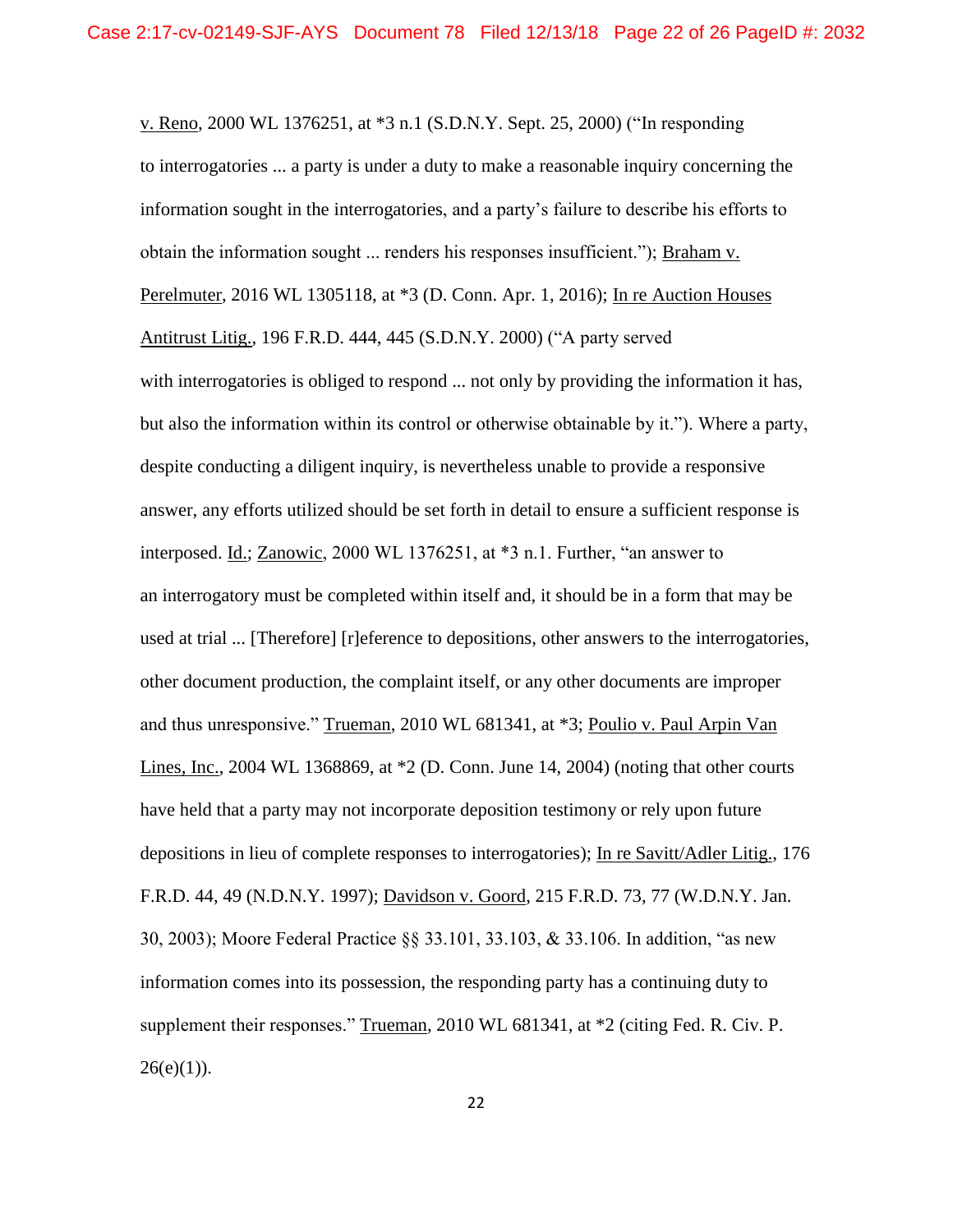It is clear that Dickens' response to Hallmark's Interrogatory 2(d) is improper.

While Dickens may at some point during discovery have provided Hallmark a document with relevant figures, Rule 33(b)(3) makes clear that the interrogatory must either be answered "separately and fully in writing under oath" or by specifying the business records that answer the interrogatory consistent with Rule 33(d). To date, Dickens has done neither. If the "Hallmark products inventory etc." document is the business record that Dickens wishes to use to answer the interrogatory then Dickens must do so in the form proscribed by Rule 33. If not, Dickens must fully answer the interrogatory in writing. Regardless, of whether Dickens opts to use business records to answer or not, the answer must be in the form of a sworn interrogatory. Dickens' current response to Interrogatory 2(d) fully fails to comply with Rule 33. Accordingly, Dickens is directed to provide a proper response to Interrogatory 2(d) forthwith.

vi. Request to Admit

Hallmark objects to Dickens' response to its Request for Admission No. 60. The

Request and Dickens' answer is as follows:

REQUEST No. 60

Admit that you suffered no actual damage resulting from the visit of the Dickens' facility by Michael Allegra, Joseph Allegra, and Ron Parodi.

Response: Lack sufficient knowledge or information to admit or deny, pending conclusion of discovery. Hallmark has continuously failed to provide requested discovery, including discovery regarding missing/destroyed photographs, that Dickens requires to admit or deny this request. Additionally, further discovery is contemplated relevant to this question.

DE [62] at 15.

Hallmark argues that Dickens' has repeatedly acknowledged through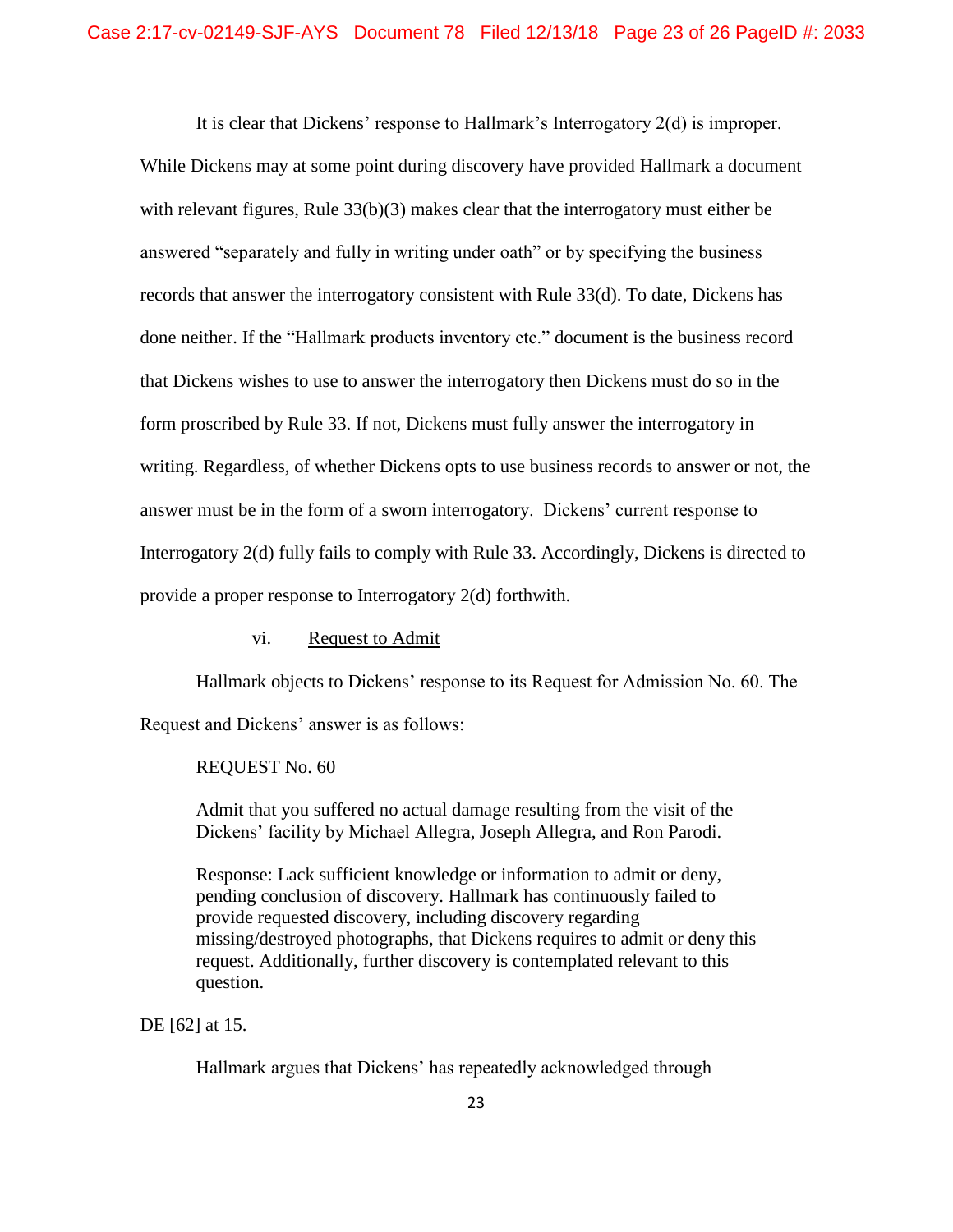interrogatory and deposition answers that its claims of trespass seeks only nominal damages in the amount of \$1.00. See DE. [62] at 15. Hallmark further argues that additional discovery is not necessary because the incident giving rise to the trespass claim occurred on March 29, 2017 and Dickens has been in sole and exclusive control of the property since the occurrence.

Dickens asserts that at this stage of the litigation they are neither required nor do they choose to concede to a point which they believe warrants further discovery. Dickens also argues that they believe the best evidence of any damage relating to their trespass claim may no longer exist and plan on seeking an appropriate jury instruction at trial.

Rule 36(a) provides, in pertinent part, that "[a] party may serve on any other party a written request to admit, for purposes of the pending action only, the truth of any matters within the scope of Rule  $26(b)(1)$  relating to: (A) facts, the application of law to fact, or opinions about either; and (B) the genuineness of any described documents." Fed. R. Civ. P. 36(a). The 1970 Advisory Committee notes make clear that "Rule 36 serves two vital purposes, both of which are designed to reduce trial time. Admissions are sought, first to facilitate proof with respect to issues that cannot be eliminated from the case, and secondly, to narrow the issues by eliminating those that can be." Advisory Committee Notes to the 1970 Amendment of Rule 36.

Importantly, "Requests for Admissions are not a discovery device much like interrogatories, demand for documents, or depositions, nor are they to be considered substitutions for them." Henry v. Champlain Enterprises, Inc., 212 F.R.D. 73, 77 (N.D.N.Y. 2003); see T. Rowe Price Small–Cap Fund, Inc. v. Oppenheimer, 174 F.R.D. 38, 42 (S.D.N.Y. 1997); Pasternak v. Dow Kim, 2011 WL 4552389, at \*5 (S.D.N.Y.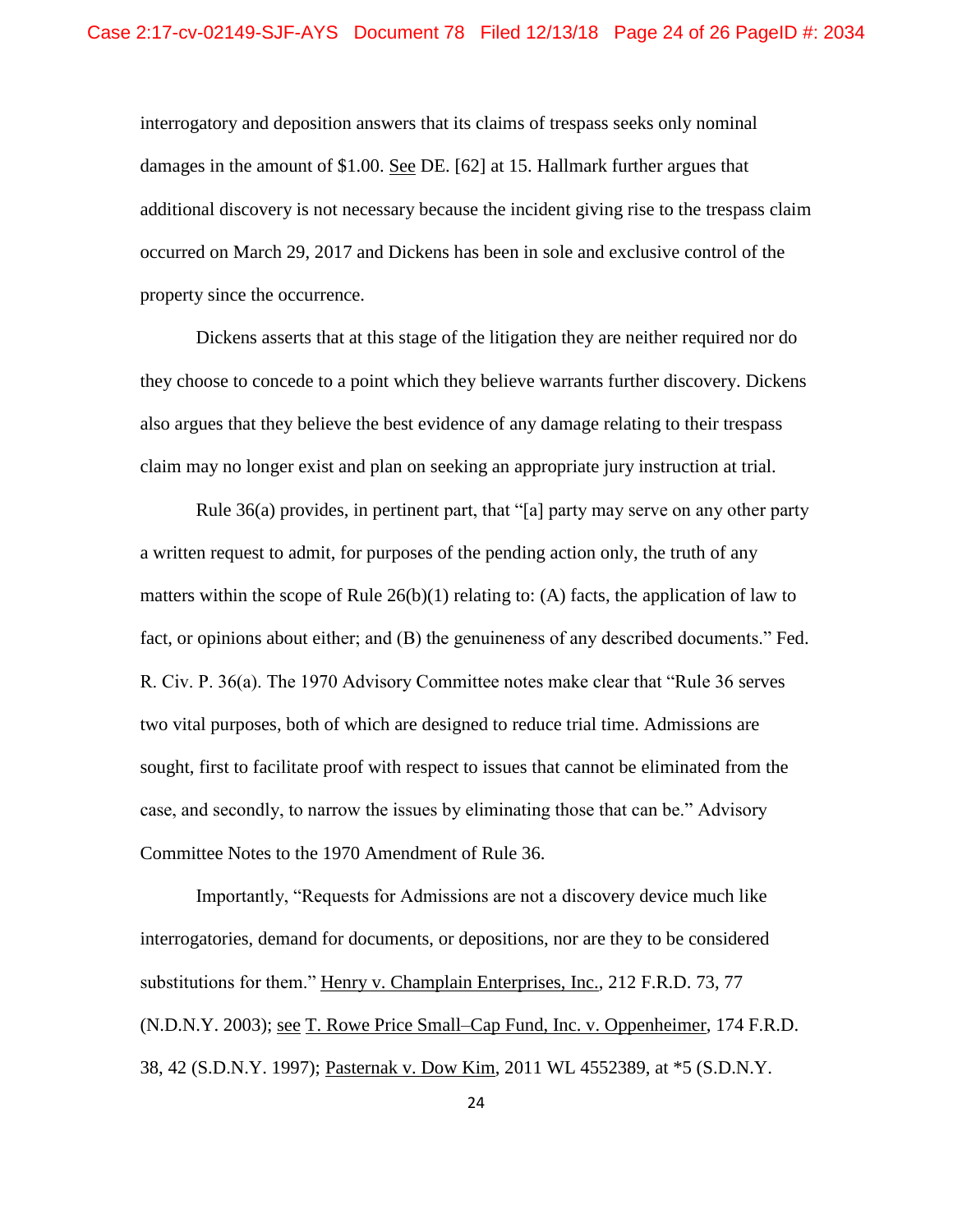Sept. 28, 2011) ("RFAs are not a discovery device at all, since [they] presuppose] htat the party proceeding under [Rule 36] knows the facts or has the document and merely wishes its opponent to concede their genuineness.") (internal quotations and citations omitted) (alterations in original).

Instead, the "Requests and corresponding answers are expeditious, efficient resolutions of factual issues and may, to a considerable degree, when propounded early in the litigation, control the cost of discovery as well. More important, the binding effect of Admissions is intended to lend clarity to the presentation of disputed facts in the litigation." Henry, 212 F.R.D. at 77. Further, the burden rests with the requesting party to ensure that the requests are set forth "simply, directly, not vaguely or ambiguously, and in such a manner that they can be answered with a simple admit or deny without an explanation, and in certain instances, permit a qualification or explanation for purposes of clarification." Henry, 212 F.R.D. at 77; see Booth Oil Site Admin. Group v. Safety-Kleen Corp., 194 F.R.D. 76, 79 (W.D.N.Y. 2000); Diederich v. Department of the Army, 132 F.R.D. 614, 619 (S.D.N.Y. 1990); T. Rowe Price, 174 F.R.D. at 42. Once propounded, the respondent is required to admit the truth of the request unless there is a disagreement as to its truth. Henry, 212 F.R.D. at 77. In that instance, the party must either deny or object as to the nature of the request and any denial "must be forthright, specific and unconditional." Booth Oil, 194 F.R.D. at 80; see Rule 36(a). Any objection interposed must be directed at and specifically related to a particular request. Henry, 212 F.R.D. at 78. Thus, "[g]eneral objections without any reference to a specific request to admit are meritless." Id. (quoting Diederich, 132 F.R.D. at 616.).

The party opposing a motion to determine sufficiency bears the burden of